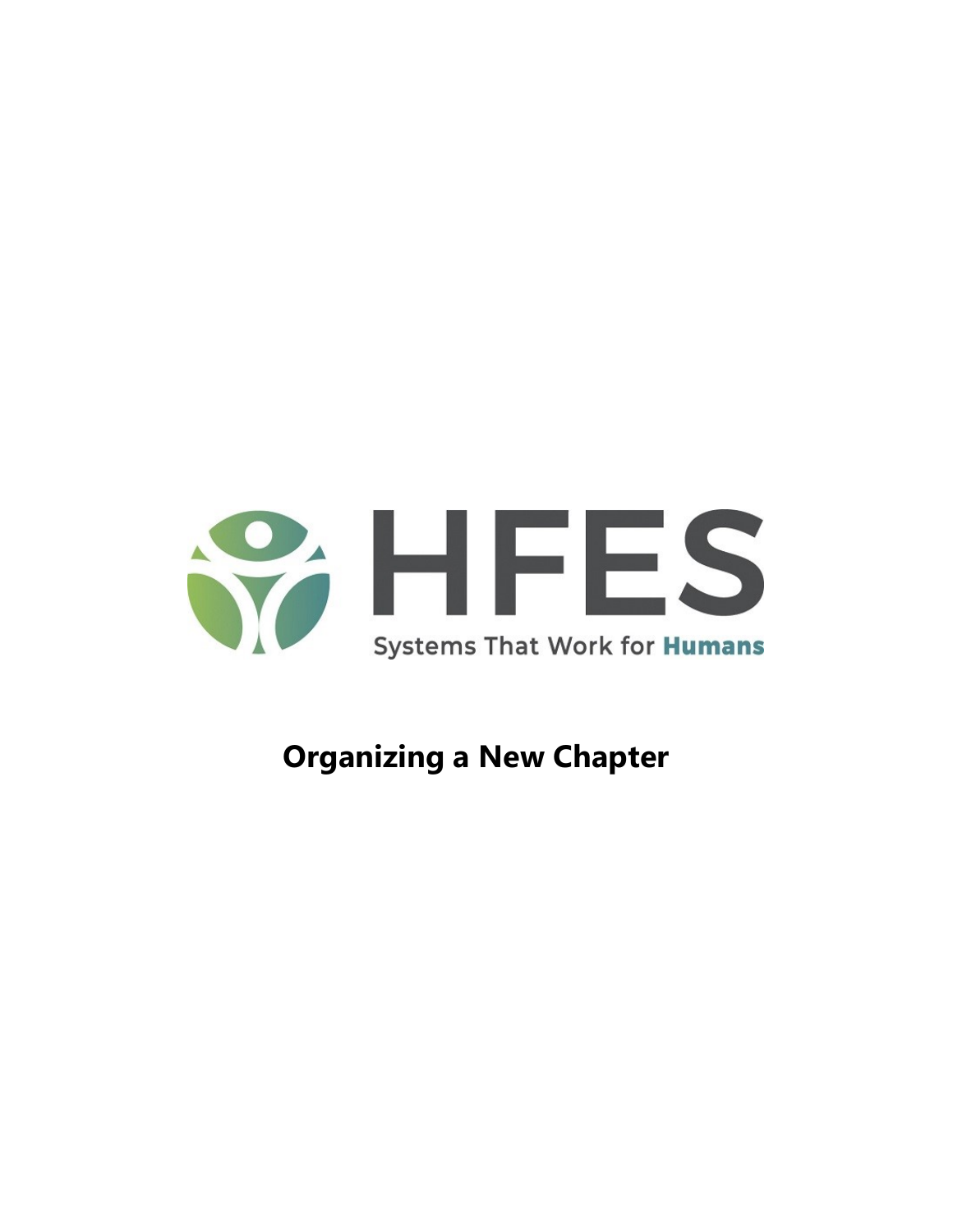# **Contents**

| 3 | Organizing a New Chapter               |   |
|---|----------------------------------------|---|
| 4 | Why Organize a Local Chapter, Overview |   |
| 4 | General Aims and Objectives            |   |
| 4 | Specific Aims and Objectives           |   |
| 6 | Getting Started, Overview              |   |
| 6 | Plan with a Small Group                |   |
| 6 | <b>Expanding Initial Small Group</b>   |   |
| 6 | Preparing an Organizational Meeting    |   |
| 6 | Social Hour                            |   |
| 6 | <b>First and Second Meetings</b>       |   |
| 6 | <b>HFES Recognition</b>                |   |
| 7 | Individual Membership                  |   |
| 7 | Applying for Affiliation, Overview     |   |
| 8 | <b>Formal Application Procedure</b>    |   |
| 8 | Where to Return Material               | í |
| 8 | <b>Application Review Process</b>      |   |

Updated March, 2022

Operating a New Chapter, Overview

Dues

- Guidelines for Setting Dues
- Chapter Responsibilities
- Chapter Operation:
	- Excerpt from the HFES Operating Rule 6.4
- Incorporation
- Insurance
- Code of Ethics
- Appendix A: HFES Headquarter Staff
- Appendix B: Chapter Constitution and Bylaws
- Appendix C: Chapter Membership Application
- Appendix D: Sample Annual Operating Schedule
- Appendix E: Chapter Financial Report Form
- Appendix F: Chapter Website Guidelines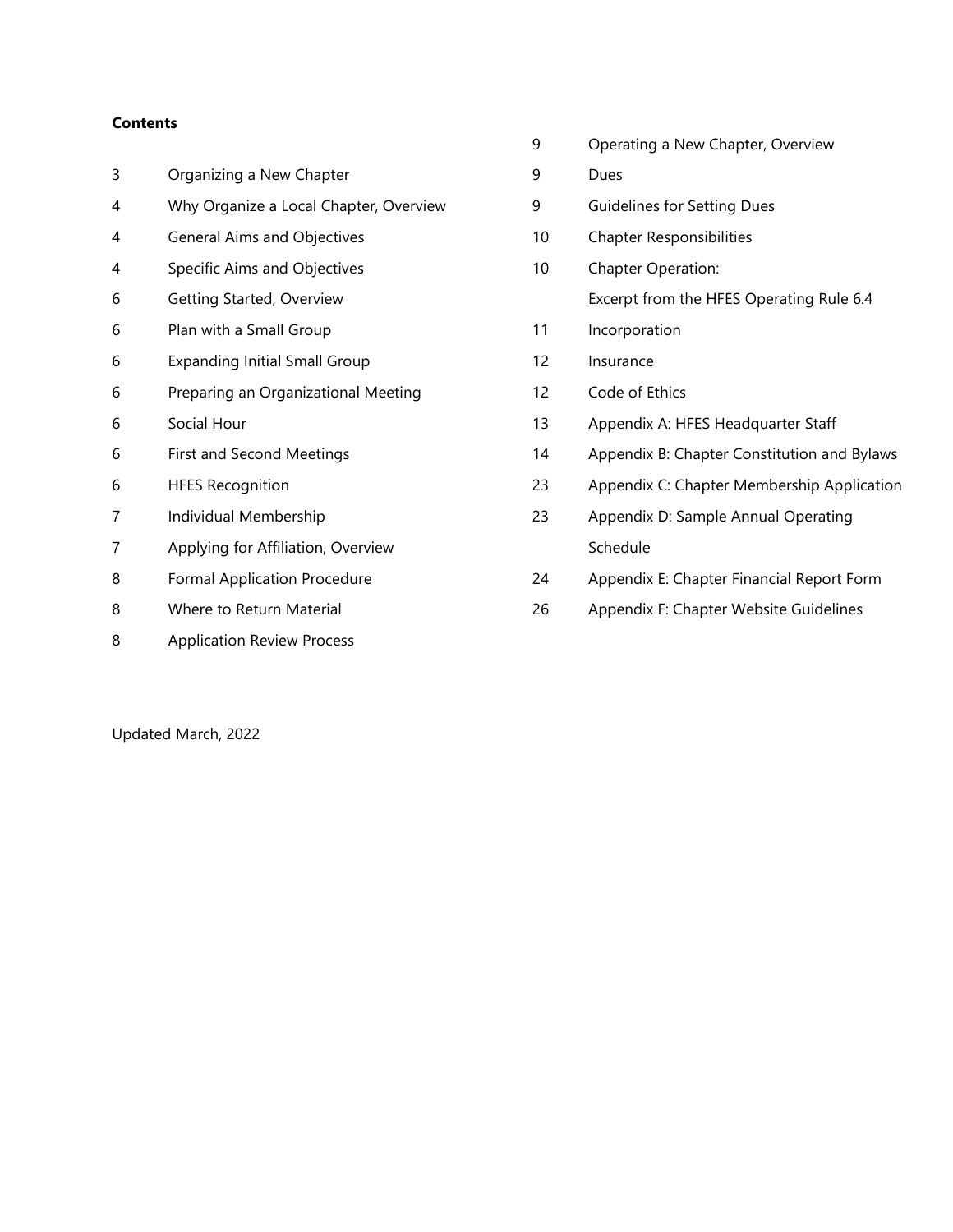The Human Factors and Ergonomics Society (HFES) "Organizing a New Chapter" Handbook is designed to provide guidance and assistance for HF/E members who organize local chapters. The handbook provides information on starting and operating a new chapter.

# **This handbook tells you:**

- Why you should organize a chapter.
- Some guidelines and tips on how to get started.
- The requirements for affiliation as a chapter and for maintaining that status.
- How to apply for affiliation.
- Areas of consideration in operating a chapter.

Further information and guidance on the organization of a chapter is available by contacting the chair of the Chapter Affairs Committee or the HFES Membership and Operations staff:

# **Christy Harper**

Chair, Local Chapter Affairs Committe[e](mailto:christy@e2euserresearch.com) [christy@e2euserresearch.com](mailto:christy@e2euserresearch.com)

# **HFES Headquarters**

2001 K Street NW, Third Floor North Washington, DC 20006, USA Telephone: (202) 367-1114 info@hfes.org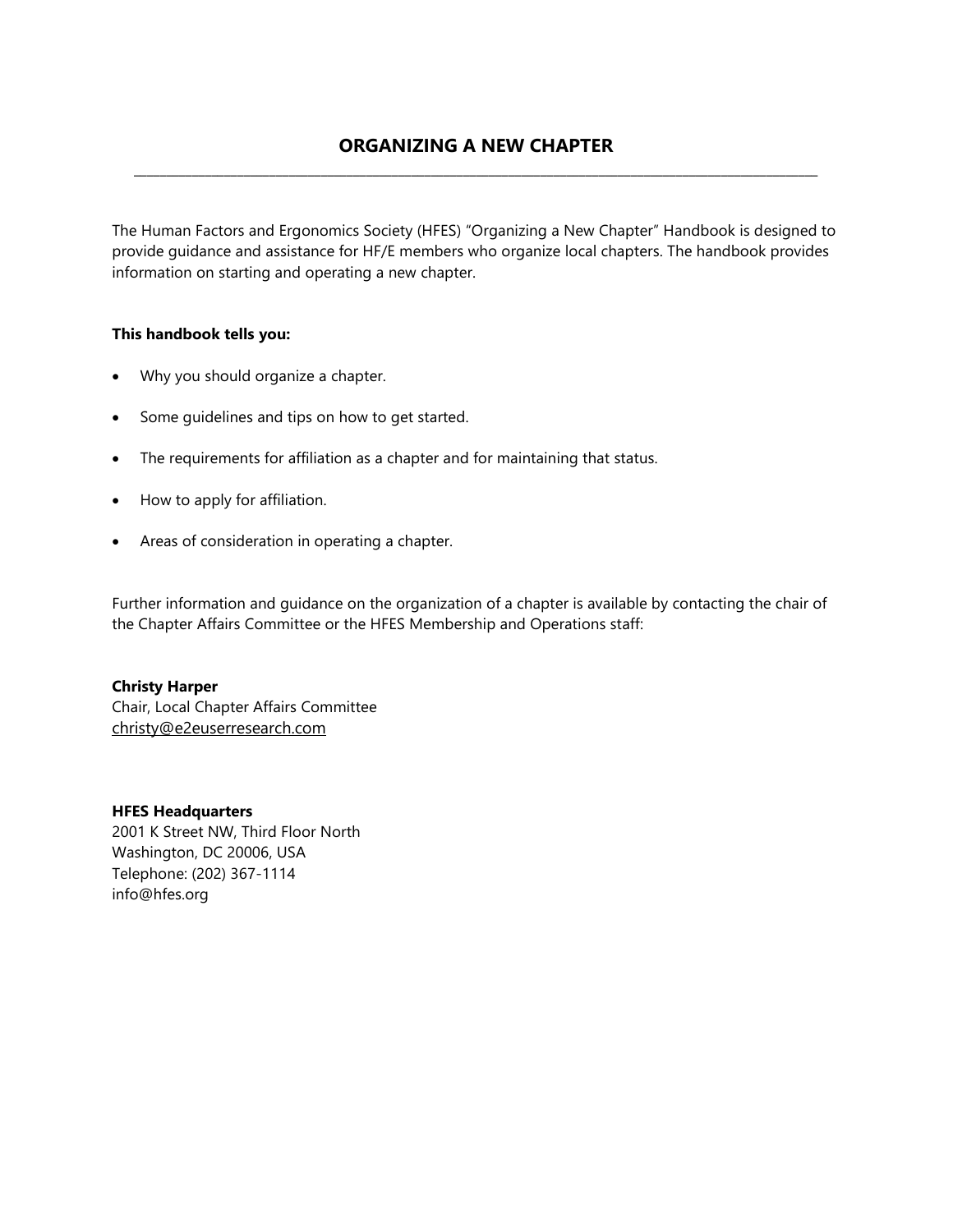# **WHY ORGANIZE A LOCAL CHAPTER**

#### **Overview**

It is important to establish specific reasons for organizing a particular chapter. Having answers to the question "Why organize a chapter?" is vital to the organizers of a chapter because these answers determine how each procedural step should be fulfilled. Also, the reasons for forming a chapter help determine the character of a chapter by defining its specific aims and objectives. The character of the chapter, in turn, influences whether or not a person will choose to become a member

#### **General Aims and Objectives**

The aims and objectives of a chapter are both general and specific. The general aims and objectives of a chapter should be similar to those defined in Article II of the HFES Articles of Incorporation:

"The purpose for which the corporation is organized is as follows:

- To operate exclusively for charitable, educational, scientific, and literary purposes.
- To promote and advance through the interchange of knowledge and methodology in the behavioral, biological and physical sciences the understanding of the human factors involved in the design, manufacture, and use of machines, systems, and devices of all kinds."

#### **Documenting General Aims**

Typical general aims and objectives of chapters are set forth in the Constitution and Bylaws presented in **Appendix B** of this Handbook. Your chapter's general aims and objectives should be contained in the Constitution and Bylaws of the individual chapter. These general aims and objectives can be considered as oriented toward the Society and chapter's relationship with the wider technical and scientific community.

#### **Specific Aims and Objectives**

The specific aims and objectives should be oriented towards satisfying the needs and desires of the prospective members of the chapter. For example,

- *Provide a professional forum for the exchange of multidisciplinary ideas and information about humans and their environment.*
- *Encourage a social relationship where members can meet and communicate freely with others who have a wide variety of viewpoints and backgrounds.*
- *Establish a point of contact for persons and organizations in the Chapter area who are interested in or have a need for human factors/ergonomics research and applications.*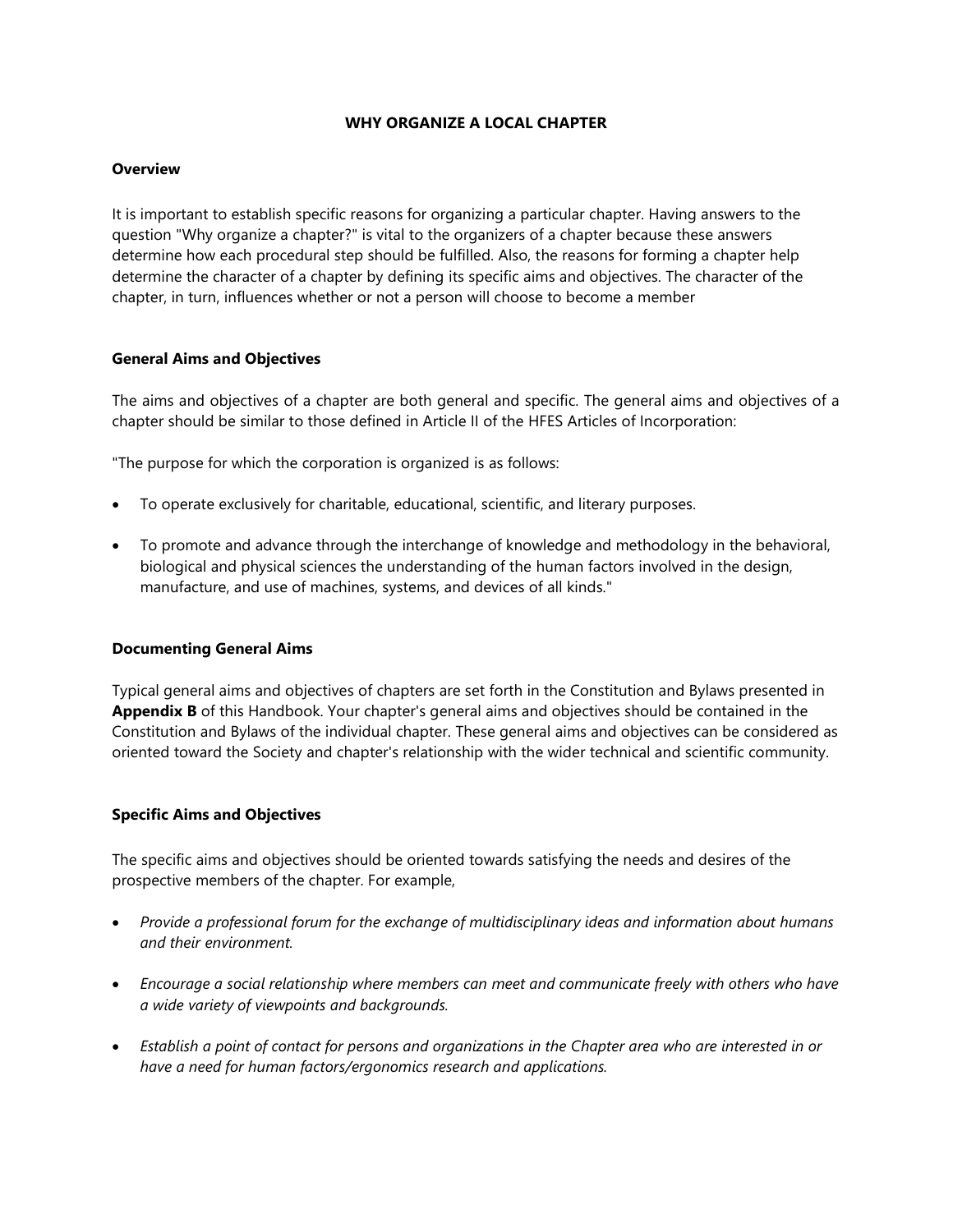# **List of Specific Objectives**

Although this list is far from exhaustive, it illustrates the types of goals a chapter can stress. The specific aims and objectives of each chapter will be unique.

- Provide a forum for the presentation, discussion, and investigation of matters of local interest.
- Provide directory and news bulletin information for local use and as inputs to the HFES *Bulletin*.
- Facilitate communication between human factors specialists and other specialists in the local area.
- Provide funds for awards, scholarships, grants, and other projects.
- Encourage local participation by individuals active in human factors and related fields, including students, who might not otherwise become active in the HFES.
- Encourage individuals to become members of HFES through their participation in the affairs of the local chapter. This is the "grassroots" strength vital to the future of HFES.
- Facilitate joint meetings with other chapters of national/international associations.
- Provide a good training ground and source of talent for future HFES officers by serving as a model of the parent organization.
- Provide a vehicle for communicating the needs of local groups to HFES through participation of local officers in HFES committees, attendance of the Chapter Presidents meeting at the Annual Meeting, activities of the Society's Chapter Affairs Committee, and other direct interfaces.
- Ensure representation from the chapters on key committees, intersociety activities, and other efforts of the Society by volunteering to participate in activities of interest.
- Provide the basis for social interaction and informal discussions between members of various human factors groups and representatives of industry, government, and education on a periodic basis.

The goals of a chapter should reflect what would best benefit and interest the prospective membership.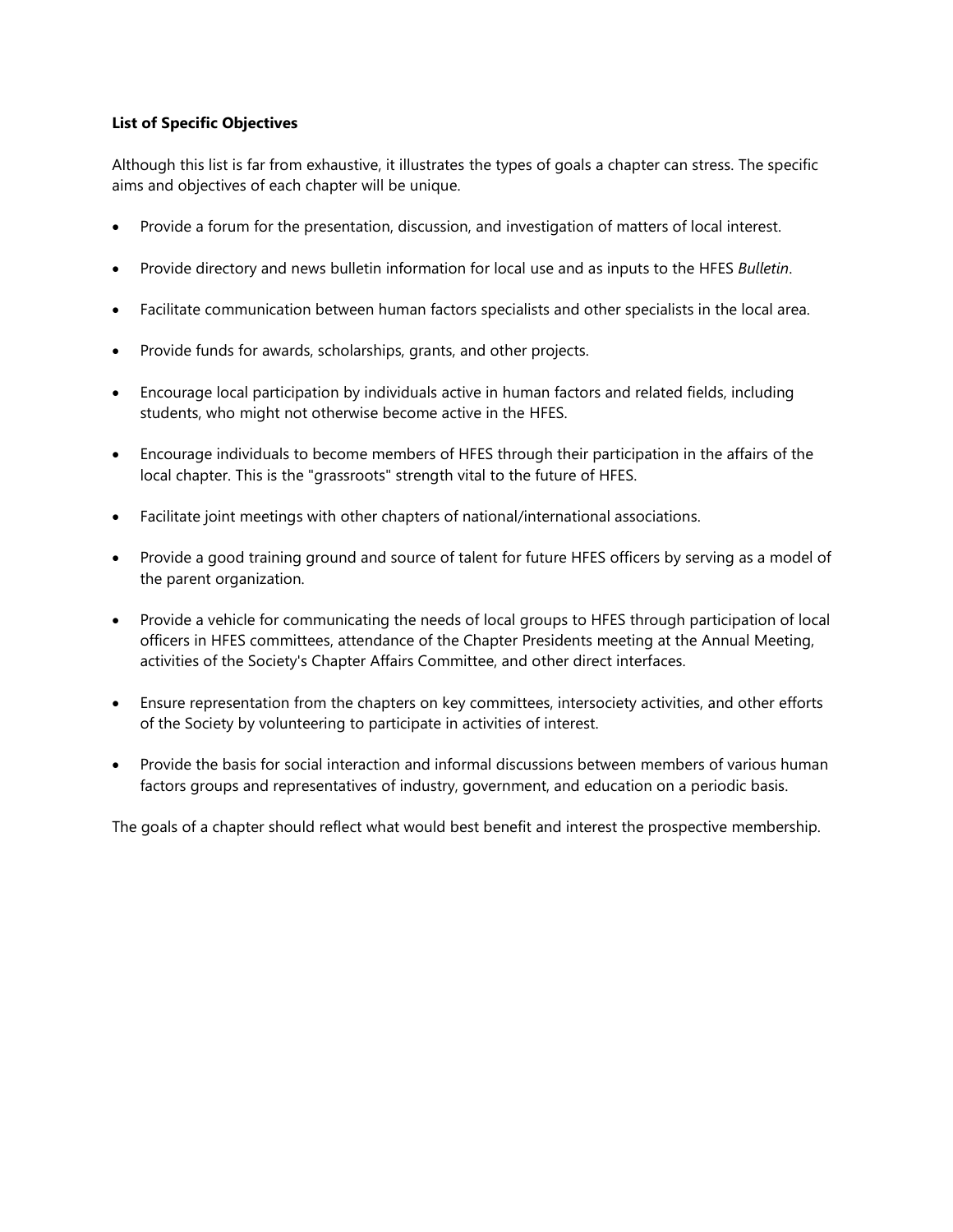# **GETTING STARTED**

#### **Plan with a Small Group**

- Contact a small group of 3 to 5 people to be the nucleus of the organizational efforts.
- If possible have a representative of each area of human factors/ergonomics work (HF/E) in industry, government, academia, and small consulting businesses in the organizing group.

#### **Expand Initial Small Group**

Recruit 15 members, at least five members must be Full Members of HFES.

The HFES Online Membership Directory is an excellent source for identifying members within a geographic area. The HFES Membership and Operations staff can provide you with a contact list of HFES members within your area.

An additional means to facilitate chapter start-up is to send an e-mail announcing intentions to start a new chapter, and if appropriate, to include a survey addressing:

- desired meeting content, time, location or delivery method, frequency; and
- how additional potential members (i.e., individuals who do not belong to HFES but, who are active in related areas and who might be interested in a local professional organization), might be identified.

#### **Prepare an Organizational Meeting**

Arrange an organizational meeting. Notify all potential members of the meeting time, location, and purpose.

# **Social Hour**

A social hour, either sponsored by a local company or a "no-host" function, can kick off the organizational meeting. This "informal forum for discussion" is usually effective in attracting attendees.

#### **First and Second Meetings**

At the first meeting, as a minimum, set up pro tempore officers and committees. For your second meeting, have an interesting program that will appeal to people interested in human factors/ergonomics.

#### **HFES Recognition**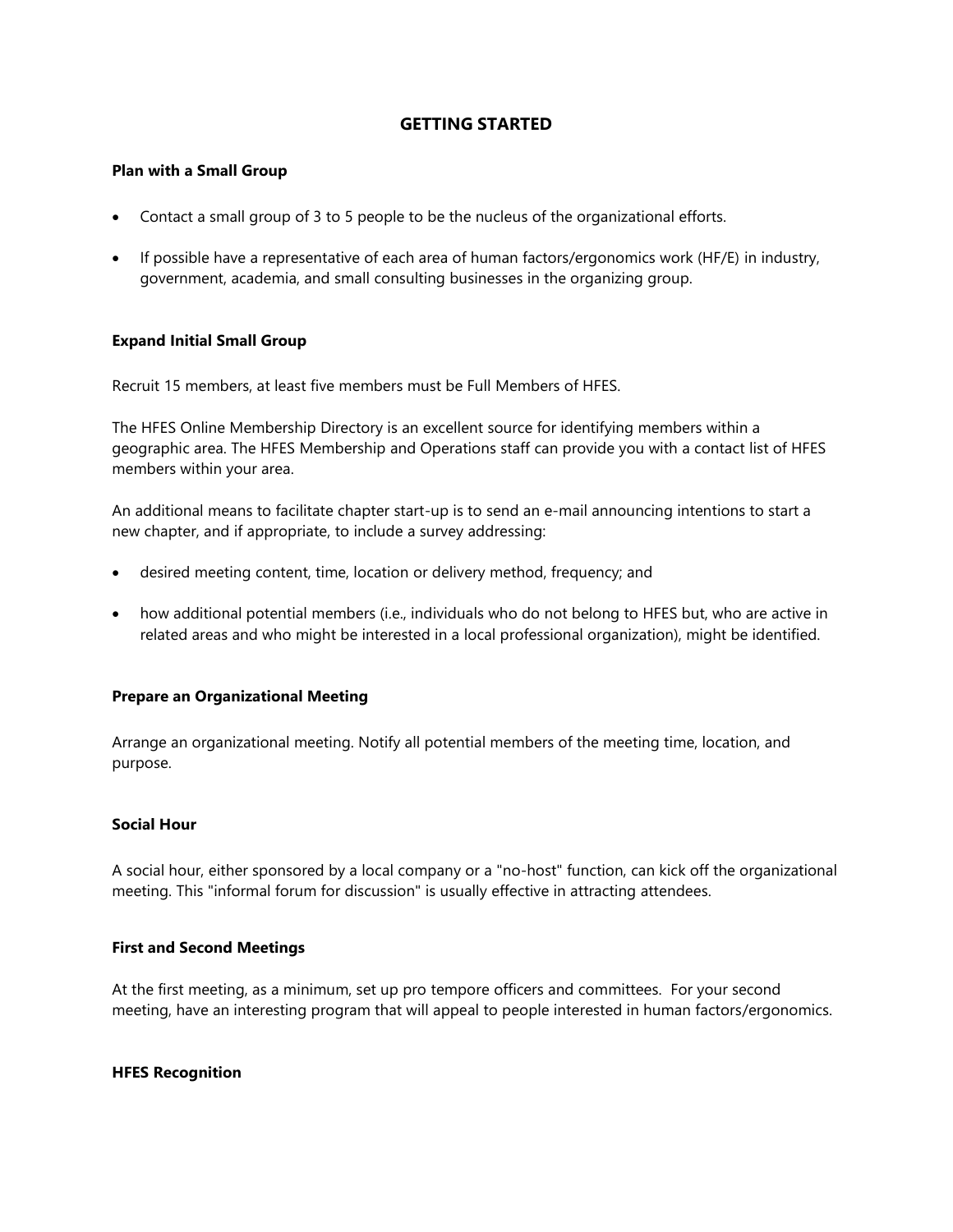In the "Applying for Affiliation" section of this handbook, you will find guidance on the requirements for being recognized by HFES.

In addition, specific questions can be answered by contacting the chair of the Chapter Affairs Committee or the Director of Member Services:

**Christy Harper** Chair, Local Chapter Affairs Committe[e](mailto:christy@e2euserresearch.com) [christy@e2euserresearch.com](mailto:christy@e2euserresearch.com)

#### **HFES Headquarters**

2001 K Street NW, Third Floor North Washington, DC 20006, USA Telephone: (202) 367-1114 info@hfes.org

#### **Individual Membership**

A membership application is ideal for gathering information about chapter members.

HFES does not require its chapters to use a standard format for membership applications. Each chapter is therefore free to develop its own application form, and to decide what personal data needs to be obtained from applicants for chapter membership.

A sample application form is available in **Appendix C** of this handbook. It is advised to develop an electronic form of the membership form that can be completed electronically from the chapter's website or e-mailed to prospective members.

# **APPLYING FOR AFFILIATION**

#### **Overview**

To be eligible for consideration as a chapter, a local group must have enrolled no fewer than 15 members, of which at least five must be full voting Members (not Associate, Affiliate, or Student members) of HFES. The rest may qualify as Associates of the local chapter in accordance with the Chapter Constitution and Bylaws.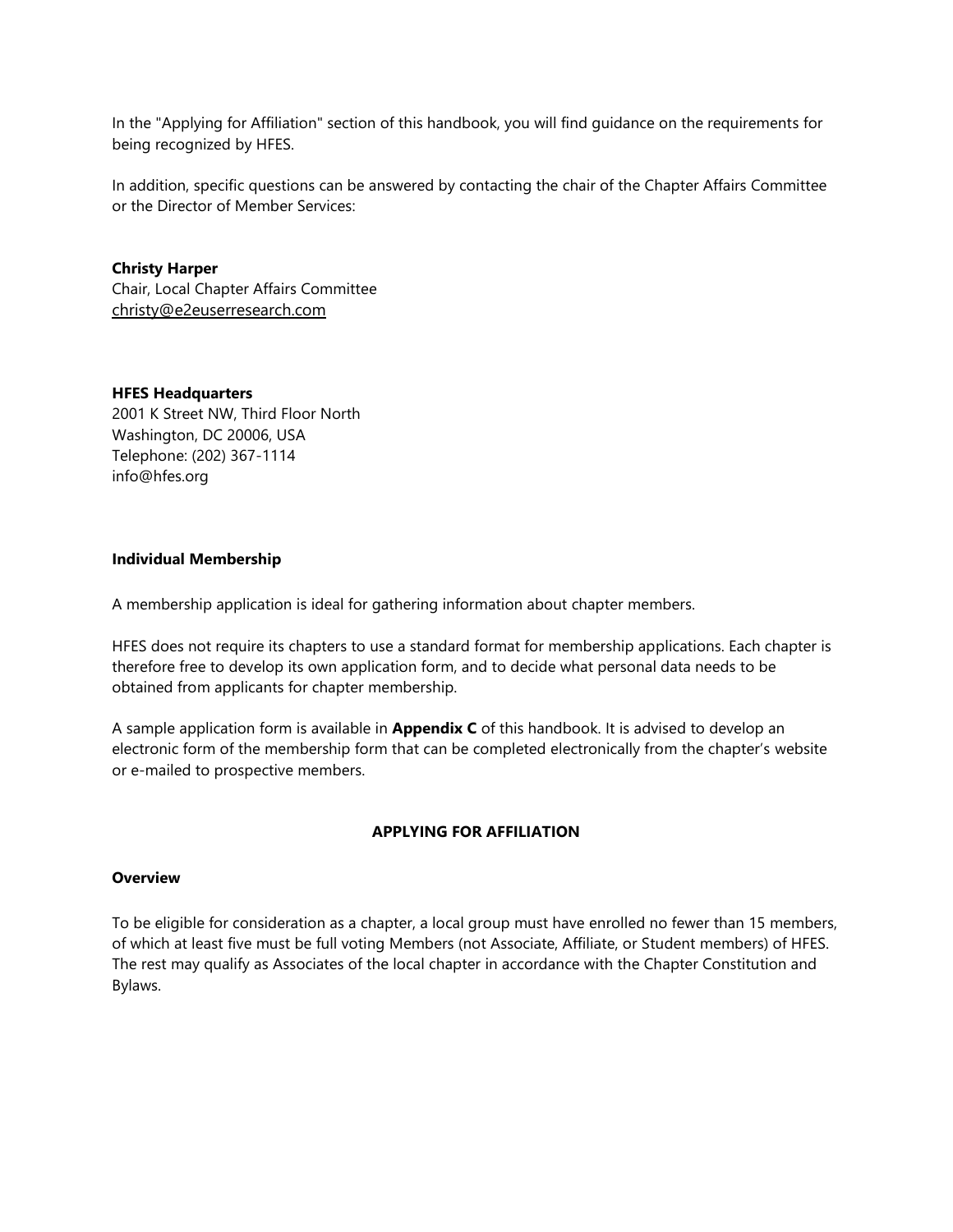# **Formal Application Procedure**

Under the operating rules of the Society, formal application requires the following:

- A letter stating the desire of the group to be considered for affiliation as a chapter of the Human Factors and Ergonomics Society and information describing the geographical area that the proposed chapter will serve.
- A list of the prospective chapter members.
- The proposed Chapter Constitution and Bylaws (see **Appendix C** for examples) bearing the name of the chapter.

The last page shall bear the signatures of those members of the local group who have subscribed to and approved the Constitution and Bylaws, the percentage of the membership that approved by signature, and the date of approval.

 A list of the interim or elected officials and appointed chairs giving the names, titles of the office held, and the date of election or appointment. In the case of interim officers, the schedule for nominating, electing, and installing officers (and directors, if appropriate) for the first year or less of chapter operation should also be furnished. The chapter president, treasurer, and one other officer must be Full Members of HFES.

#### **Where to Send Material**

Submit copies of the completed application to the Chair of the Chapter Affairs Committee and to the Director of Member Services at HFES.

#### **Application Review Process**

The Chapter Affairs Committee chair will review the application and will submit the application to the Executive Council with the recommendation that it be approved at the next Executive Council meeting.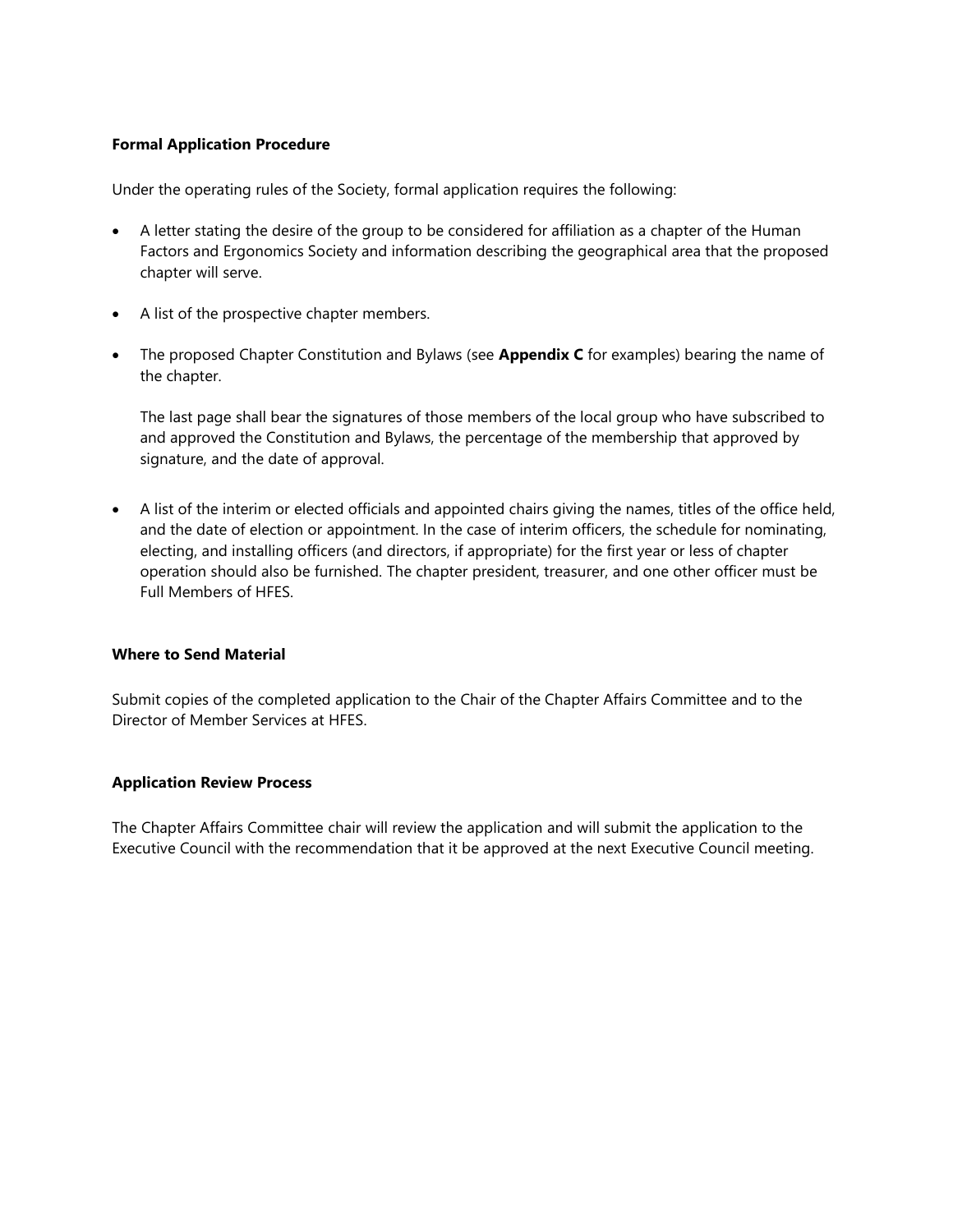# **OPERATING A NEW CHAPTER**

#### **Overview**

The chapter bylaws provide information on the duties of each officer, the process by which officers are to be elected, the procedures for collecting dues, and any special meeting requirements. It is highly recommended that a schedule of action items be prepared. (See **Appendix E)**

**Appendix E** is a sample of the Financial Statement that must be submitted to HFES by January 31 of each year. The HFES staff will send a reminder when reports are due.

#### **Dues**

It is reasonable to expect that certain basic economic factors will apply to the chapter situation.

#### **Guidelines for Setting Dues**

Several general observations about dues can be made as a result of the experiences of existing chapters:

- Dues should be no less than \$10.00.
- Dues should probably be less than \$50.00.
- Dues should be sufficient to pay all costs associated with the chapter.
- Dues should cover the fiscal year; i.e., January 1 to December 31.

Members should be told to check with their accountant or tax advisor as to whether the dues payments could be itemized on personal income tax.

As with the parent organization, dues for Members and Associates can be identical; dues for Student Members may and probably should be less. There is obviously no one correct figure for chapter dues. The general observations presented above may assist new chapters in arriving at an acceptable dues structure.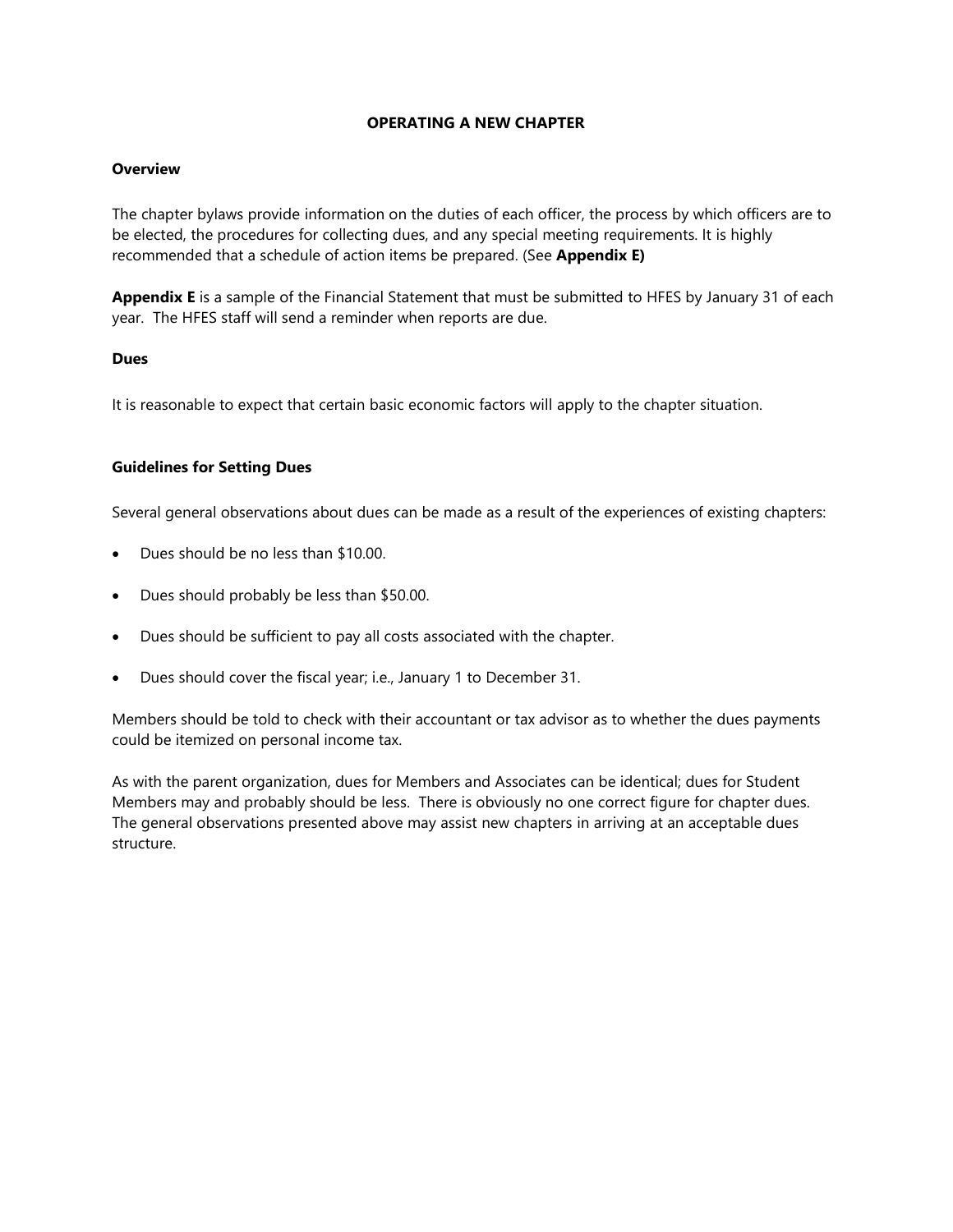# **CHAPTER RESPONSIBILITIES**

Chapter affiliation with the Human Factors and Ergonomics Society brings with it certain continuing responsibilities and obligations that must be met to maintain your chapter status. These responsibilities/obligations are outlined below.

#### **Chapter Operation**

Following is an excerpt from the HFES Operating Rules:

#### **6.4 Operation**

- 6.4.1 The President, Treasurer, and one officer of a local chapter shall be Full Members of the Human Factors and Ergonomics Society.
- 6.4.2 Once a chapter is formed, any subsequent change in its Bylaws must be approved by the Executive Council of the Society. The chapter must notify the Council of proposed changes. If this notification is received 30 days or more before a Council meeting, the Council shall consider the proposed changes at that meeting. If notification of proposed changes is received less than 30 days before a Council meeting, the Council may defer consideration of the changes until its next meeting.
- 6.4.3 According to the Society Bylaws, each chapter must submit a financial report to the Society no later than one month after the end of the Society's fiscal year; i.e., by February 1. This report shall be prepared according to the specifications of the Chapter Affairs Committee, which shall notify the chapter presidents of the appropriate format by January 1 each year. In addition to this financial report, each chapter shall submit at the same time an annual report to the Executive Council. This report shall include:
	- A copy of the chapter's input to the Directory, including a list of current officers and a review of the year's activities.
	- A current membership list, including each member's name, preferred mailing address, employer or academic affiliation, and membership status in the chapter.
	- Any other information the chapter wishes to report.
- 6.4.4 Each chapter shall notify HFES Headquarters and the chair of the Chapter Affairs Committee within 10 days whenever new chapter officers are elected or appointed, and whenever the chapter mailing address is changed. If these changes occur at the time the annual report is filed, explicit attention shall be drawn to them.
- 6.4.5 Each chapter shall send a printed or electronic copy of each publication issued by the chapter to HFES Central Office, and one to the chair of the Chapter Affairs Committee. Chapters are encouraged to exchange publications with each other.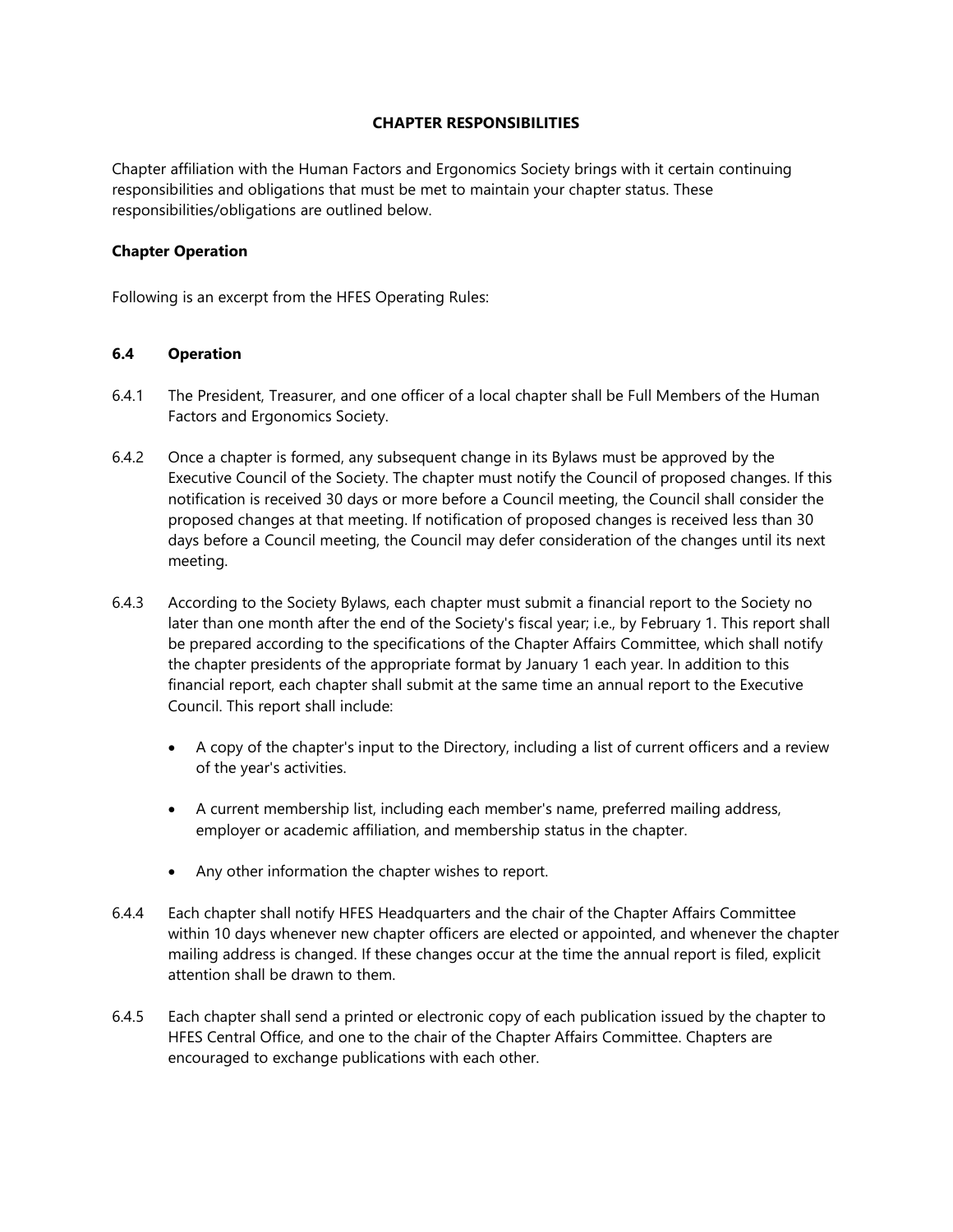- 6.4.6 Each chapter shall send the Communications Director copies of all announcements and reports of meetings, programs, other activities, and additional news that may be of interest to the entire Society membership.
- 6.4.7 Chapters are encouraged within the limits of their resources and with the approval of the Technical Program Committee, to sponsor symposia, workshops, or invited speakers at the annual meeting of the Society. Arrangements for these activities are to be made through the standard channels.

# **Incorporation**

HFES is a nonprofit corporation under the laws of the State of California. Incorporation provides separate legal status and certain personal liability protections. (It also can make dealing with the Internal Revenue Service and the public easier). Incorporation is not mandatory to become an HFES Chapter.

# **Tax Information for Local Chapters** (Updated 3/2014)

The Human Chapters and Ergonomics Society is incorporated in the state of California and exempt from Federal income tax under section  $501(c)(3)$  of the Internal Revenue Code as a charitable, educational and scientific organization.

For quite some time, and until several years ago, Society chapters were assumed by the IRS to be de facto tax-exempt if they had income under \$5,000. A change in the IRS code has mandated that all organizations, regardless of gross receipts, file a tax return annually.

For organizations with less than \$25,000 in income, this can be done by filing form 990EZ, a short postcard form available at [http://www.irs.gov/uac/About-Form-990EZ.](http://www.irs.gov/uac/About-Form-990EZ) Instructions for form 990-EZ can be found at [http://www.irs.gov/pub/irs-pdf/i990ez.pdf.](http://www.irs.gov/pub/irs-pdf/i990ez.pdf)

However, to file this form an organization must be recognized as tax-exempt by the IRS. If your chapter has not received a determination letter from the IRS that it is tax exempt, the chapter should choose either to seek tax exempt status using the process detailed in IRS form 557 [\(http://www.irs.gov/pub/irs](http://www.irs.gov/pub/irs-pdf/p557.pdf)[pdf/p557.pdf\)](http://www.irs.gov/pub/irs-pdf/p557.pdf)

The chapter should also seek exemption at the state level; consult the office of your Secretary of State for details on this process.

Alternatively, chapters may elect to have HFES manage their finances. Under this option, HFES would collect dues from HFES members who are also chapter members during the renewal process. All funds would be received by HFES, which would also manage disbursements and accounting, and funds managed in this way would be included in the parent organization's tax filings.

# **Getting an Employer Identification Number (EIN)**

To file for an Employer Identification Number (EIN) online go to: <http://www.irs.gov/businesses/small/article/0,,id=102767,00.html>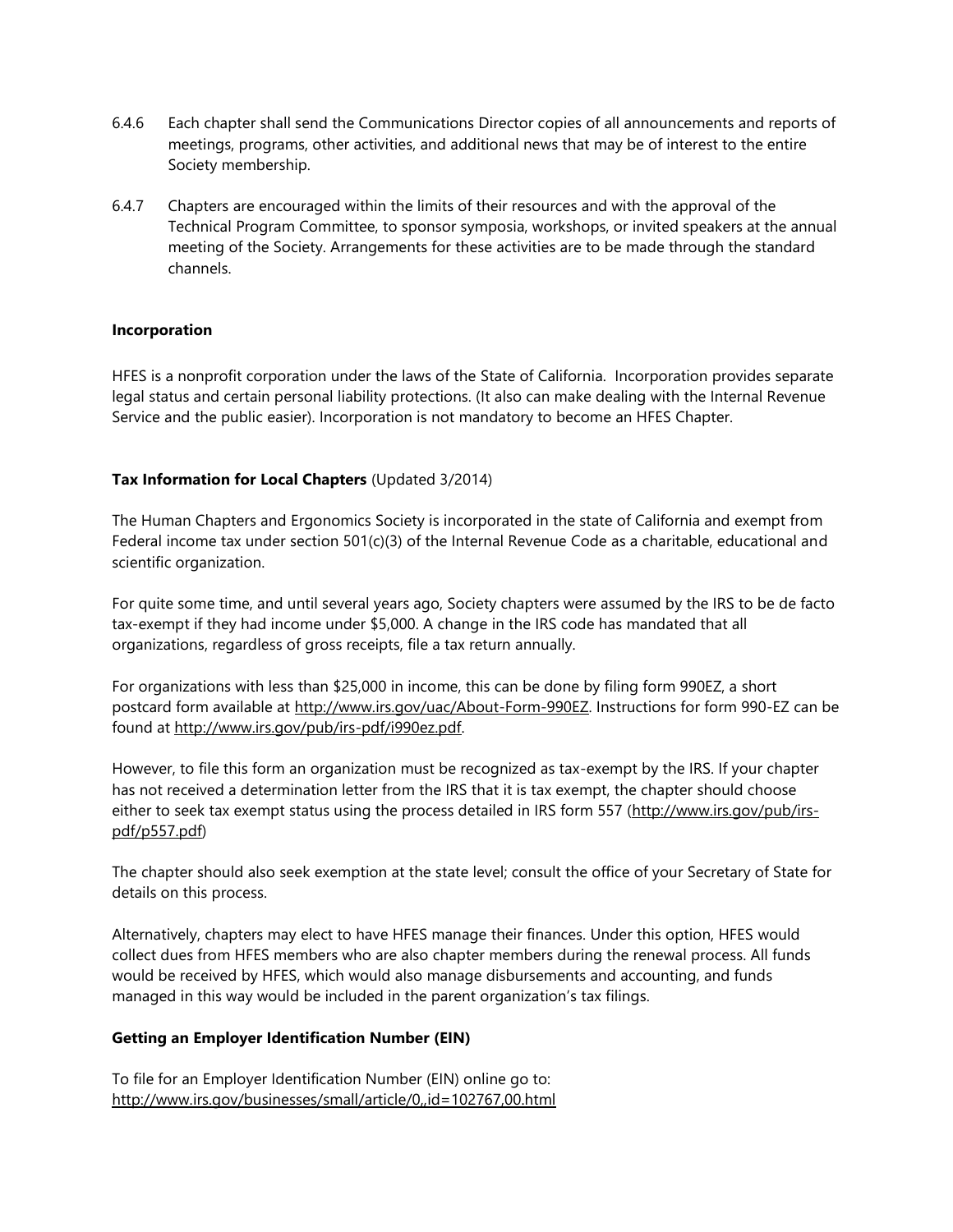# **Annual Electronic Filing Requirement for Small Exempt Organizations — Form 990-N (e-Postcard)**

The date of the end of the chapter fiscal year is 12/31, and the e-Postcard is due no later than **May 15** of the following year. If you do not file your e-Postcard on time, the IRS will send you a reminder notice but you will not be assessed a penalty for late filing the e-Postcard. However, a chapter that fails to file required e-Postcards (or information returns – Forms 990 or 990-EZ) for three consecutive years will [automatically lose its tax-exempt status.](http://www.irs.gov/charities/article/0,,id=217087,00.html)

#### **Insurance**

In this litigious society, one can never be sure whether a suit may be filed for alleged negligence or other actions. Even if the other party loses, the costs of defense can be expensive. It is strongly recommended that all chapters obtain Association Professional Liability Insurance and Directors and Officers Insurance to protect against potential liabilities that may arise.

# **Code of Ethics**

Chapters are not permitted to have individual codes of ethics. The HFES Code of Ethics is posted on the HFES website.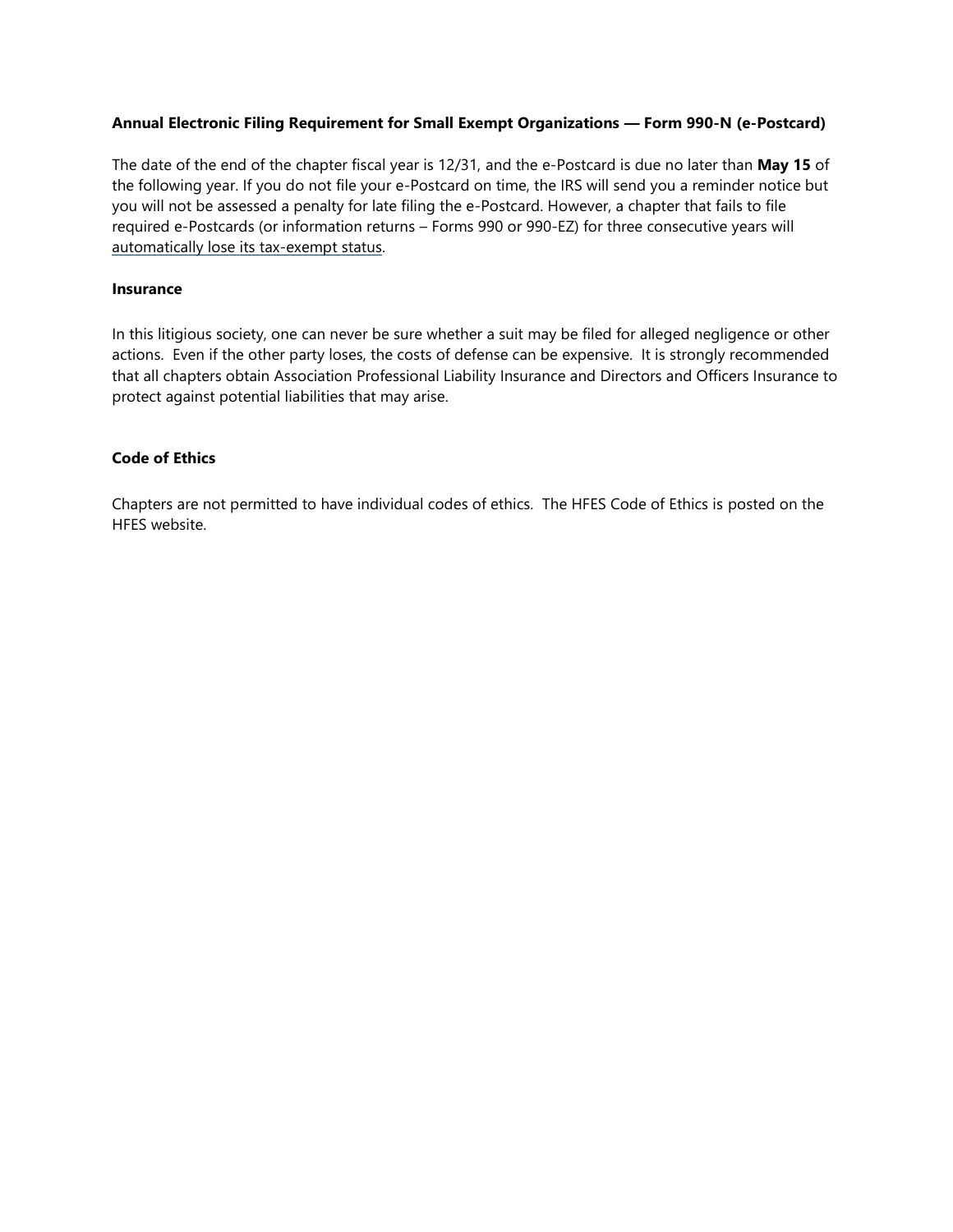# **APPENDIX A \_\_\_\_\_\_\_\_\_\_\_\_\_\_\_\_\_\_\_\_\_\_\_\_\_\_\_\_\_\_\_\_\_\_\_\_\_\_\_\_\_\_\_\_\_\_\_\_\_\_\_\_\_\_\_\_\_\_\_\_\_\_\_\_\_\_\_\_\_\_\_\_\_\_\_\_\_\_\_\_\_\_\_\_\_\_\_\_\_\_\_\_\_\_\_\_\_\_\_\_\_\_\_\_\_\_**

# **HFES HEADQUARTERS**

#### **HFES Headquarters**

2001 K Street NW, Third Floor North Washington, DC 20006, USA Telephone: (202) 367-1114 info@hfes.org

For the names and email addresses for the administrative staff at HFES: <https://www.hfes.org/About-HFES/Leadership-and-Staff>

**HFES Website***:* [http://hfes.org](http://hfes.org/)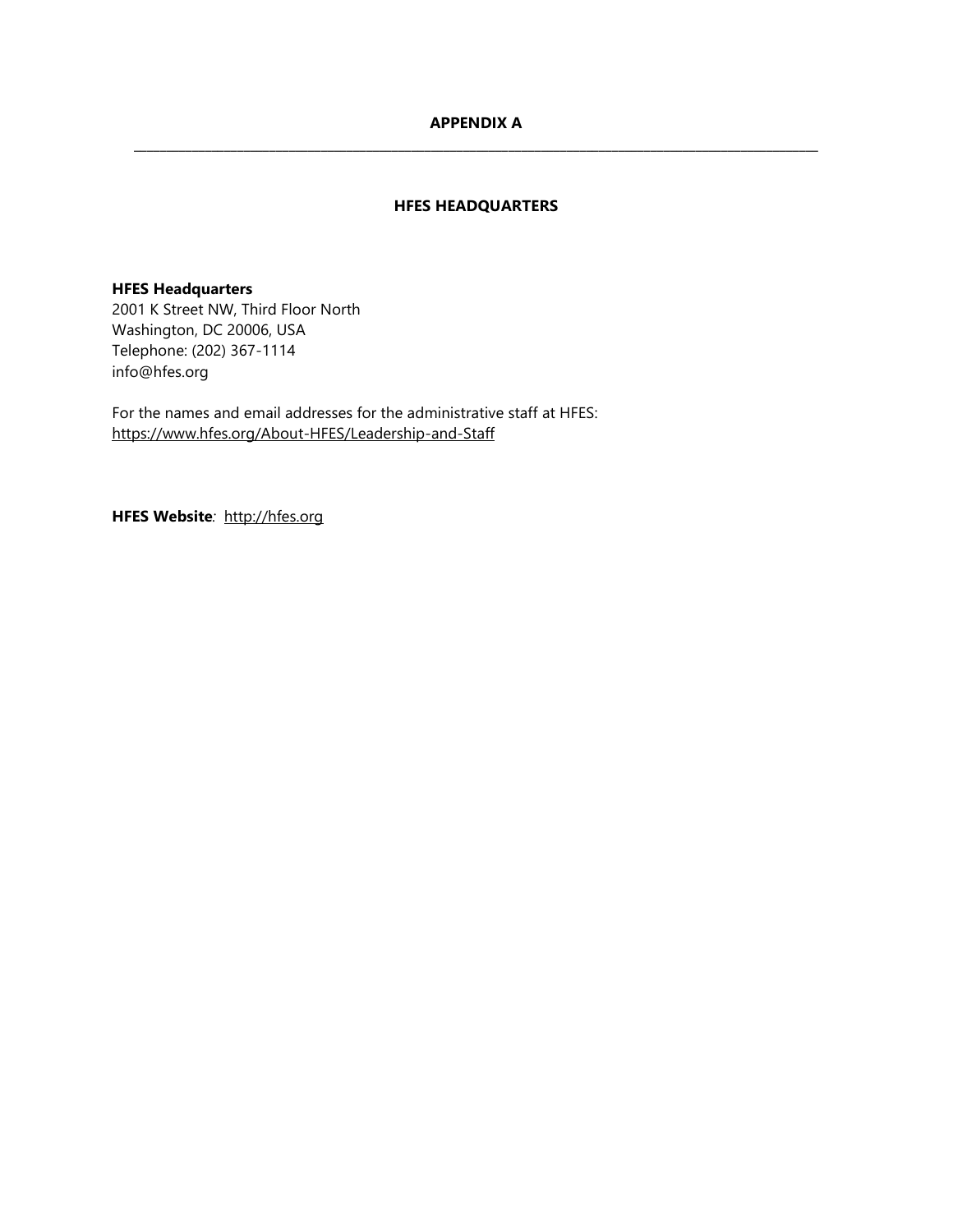# **Appendix B \_\_\_\_\_\_\_\_\_\_\_\_\_\_\_\_\_\_\_\_\_\_\_\_\_\_\_\_\_\_\_\_\_\_\_\_\_\_\_\_\_\_\_\_\_\_\_\_\_\_\_\_\_\_\_\_\_\_\_\_\_\_\_\_\_\_\_\_\_\_\_\_\_\_\_\_\_\_\_\_\_\_\_\_\_\_\_\_\_\_\_\_\_\_\_\_\_\_\_\_\_\_\_\_\_\_**

#### **MODEL CONSTITUTION AND BYLAWS**

(Bylaws updated September 2011)

# **CONSTITUTION OF THE HUMAN FACTORS AND ERGONOMICS SOCIETY, \_\_\_\_\_\_\_\_\_ CHAPTER**

The Human Factors and Ergonomics Society, \_\_\_\_\_\_\_\_\_\_ Chapter is organized to serve the needs of the human factors profession in the\_\_\_\_\_\_\_\_\_\_\_\_ area. Its purpose is to promote and advance the understanding of the human factors involved in the design, manufacture, and use of machines, systems, environments, and devices of all kinds through the interchange of knowledge and methodology in the behavioral, biological, and physical sciences and industrial and other relevant engineering disciplines.

The \_\_\_\_\_\_\_\_\_\_\_ Chapter is established as an affiliate of the Human Factors and Ergonomics Society, Inc., a nonprofit corporation chartered by the State of California, to operate exclusively for charitable, educational, scientific, and literary purposes by authority of and in accordance with the Articles of Incorporation, the Bylaws, and the Operating Rules of the Society now in force or hereafter amended.

# **BYLAWS OF THE HUMAN FACTORS AND ERGONOMICS SOCIETY, \_\_\_\_\_\_\_\_\_ CHAPTER**

# **ARTICLE I - NAME**

The name of this organization is the "Human Factors and Ergonomics Society, Chapter".

# **ARTICLE II - PURPOSE**

The Human Factors and Ergonomics Society, \_\_\_\_\_\_\_\_\_\_\_ Chapter, hereinafter referred as the Chapter, is an affiliate of the Human Factors Society, Inc., a nonprofit corporation chartered by the State of California. Purposes of the Chapter are those set forth in the Articles of Incorporation of the Human Factors and Ergonomics Society, Inc., hereinafter referred as the Society.

#### **ARTICLE III - MEMBERSHIP**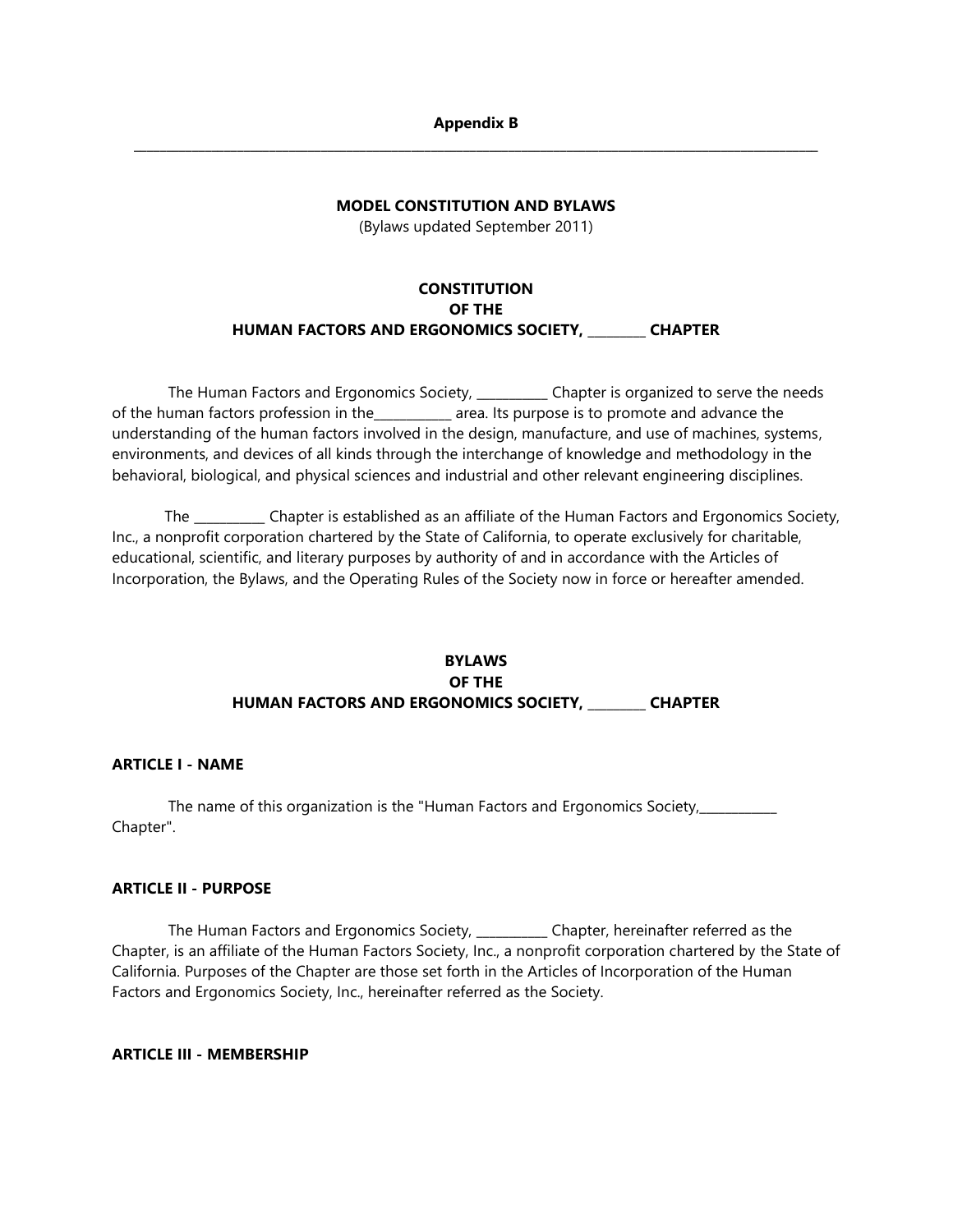**Section 1. Classes of Membership.** The voting membership shall include Members and Associates of the Chapter. Additional special classes of membership and their voting privileges may be established by the Chapter Executive Council.

*(NOTE: Any other classes of voting membership established by the Bylaws should be identified here.* **Section 2. Qualifications for Membership.** Qualifications for the various classes of membership, in addition to residing within the area serviced by the Chapter, are:

- **a. Member** Membership in the Human Factors and Ergonomics Society (HFES).
- **b.** Associate 1) Interest or activity in human factors or a related field,
- **c. Special** Those qualifications as established by the Executive Council.

*(NOTE: Special classes of membership may include Fellow, Honorary, Student Affiliate, Sustaining or others as established by the Executive Council.)*

# **d. Other** - \_\_\_\_\_\_\_\_\_

*(Note. If other classes of membership are established in Section 1, then describe qualifications for those classes in this section under subheads "d", "e", etc.)*

**Section 3. Application for Membership.** Persons who wish to apply for membership shall submit a written or electronic application to the Chapter Secretary following a prescribed format. This format must include acceptable evidence of the applicant's qualifications. Membership in the Society shall be verified against HFES Records.

**Section 4. Election to Membership.** The Membership Committee or current chapter officers shall review submitted applications for all classes of membership and nominate qualified applicants to the Executive Council. Election to membership shall occur when a nominee is approved by a majority vote of the full Executive Council.

# **Section 5. Privileges.**

**a. Members.** Members in good standing shall be entitled to vote, hold office, receive notices, participate in all activities of the Chapter, inspect official records of the Chapter, insist on enforcement of the Bylaws and rules of the Chapter, receive access to all Chapter publications, and have a hearing before expulsion.

# *(Note: Other additional privileges may be described in the Bylaws or established by the Chapter Executive Council.)*

**b. Associates.** Associates in good standing shall be entitled to all privileges of Membership with the exception of holding the office of President. The President must be a member of both the Society and Chapter.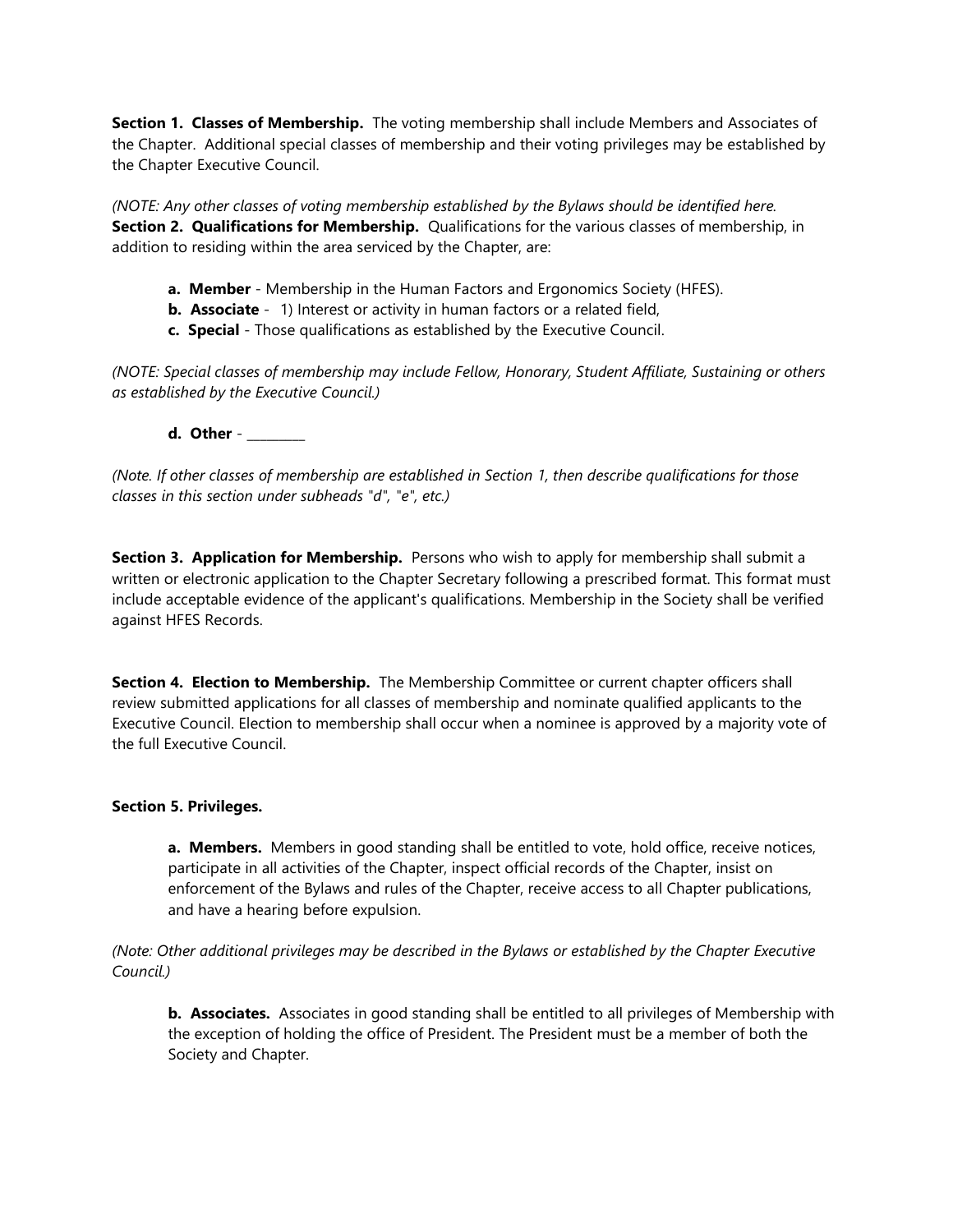**c. Special.** Special classes of members shall be entitled to such privileges as the Chapter Executive Council may establish.

# **d. Other.**

*(Note. If other classes of membership are established in Section 1, then describe the privileges for those classes in this section under subheads "d", "e", etc.)*

**Section 6. Change of Membership Status.** Associates of the Chapter in good standing shall be reclassified as Members when they become Members of the Society.

S**ection 7. Termination of Membership.** The membership of a person in the Chapter in any membership class may be terminated at any time by voluntary resignation or by involuntary expulsion by a two-thirds vote of the full Executive Council. Sufficient causes for involuntary termination include: 1) failure to pay dues for one year, or 2) conduct prejudicial to the purposes of the Chapter (for which an appeal may be made to the Executive Council, if requested in writing 30 days from receipt of notice of termination).

**Section 8. Reinstatement of Members.** Procedures and conditions for the reinstatement of members shall be established by the Executive Council subject to the requirements of the other pertinent Sections of this Article.

**Section 9. Dues.** Annual dues for each of the various classes of membership shall be established by the Executive Council.

# **ARTICLE IV - OFFICERS**

**Section 1. Designation.**

*(NOTE: The president, treasurer, and one other elected officer must be a Full Member of HFES)*

**President President Elect Past President Secretary Secretary Elect Past Secretary Treasurer Treasurer Elect Past Treasurer Directors**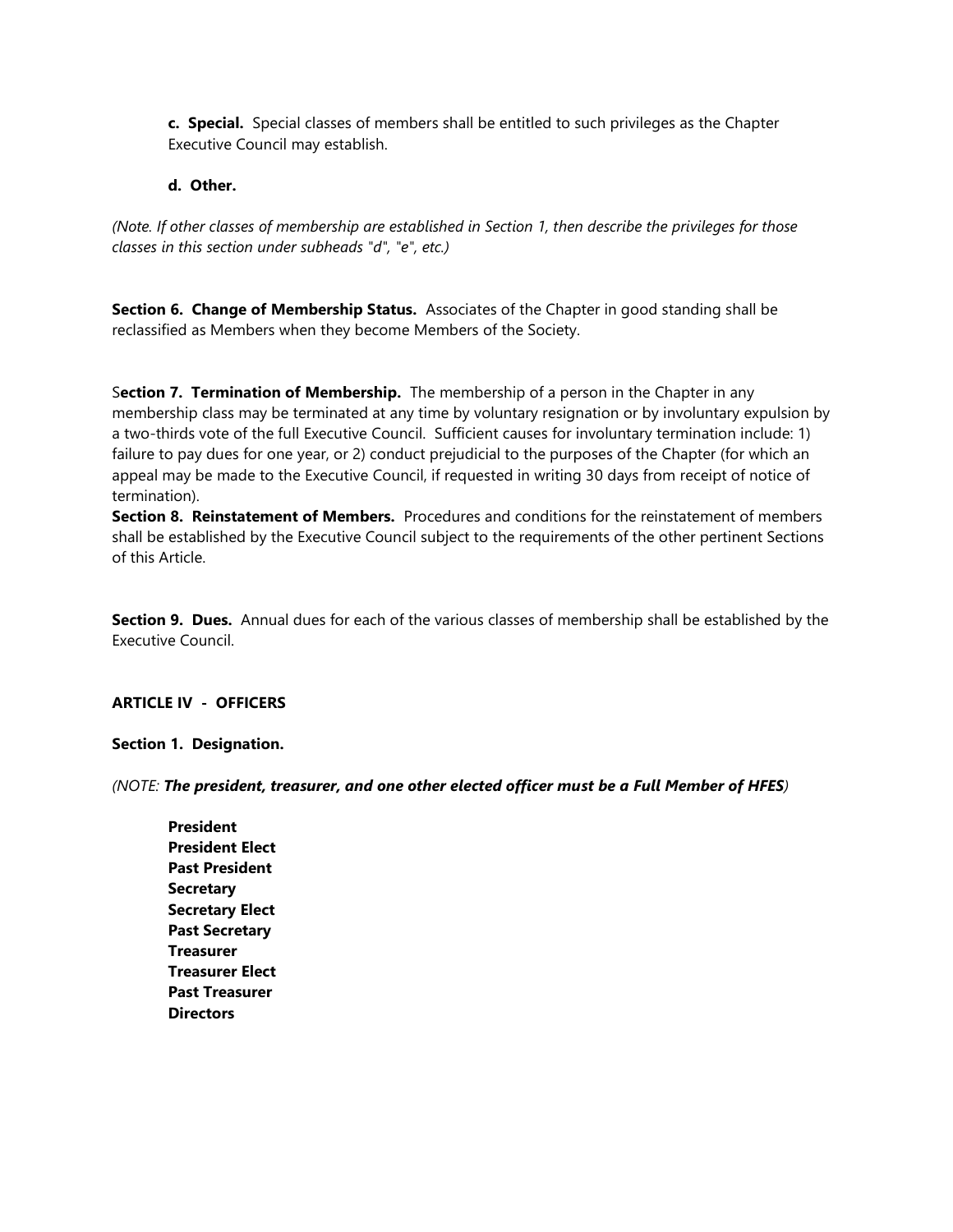**Section 2. Duties of Officers.** The officers of the Chapter shall perform the regular and customary duties of their offices and other duties that may be required of them by the Executive Council, Chapter Bylaws, or the HFES.

**a. President.** The President shall be the chief executive officer of the Chapter. He or she shall be a member of the Executive Council. He or she shall preside over meetings of the Chapter and the Executive Council. He or she shall appoint, with the advice and consent of the Executive Council, all committee chairs not otherwise specified in these Bylaws.

**b. President-Elect.** In preparation for assuming the duties of the Presidency, the President-Elect shall act as an understudy to the President, and become acquainted with the business and operations of the Chapter. He or she shall assume the duties of the President during the President's temporary absence, or in the event that the President is not able to perform his or her duties as determined by a two-thirds vote of the Executive Council. The President-Elect shall be a member of the Executive Council.

**c. Past President.** The immediate Past President shall be a member of the Executive Council and chairman of the Nominations and Elections Committee. He or she shall also serve as Chapter Historian.

**d. Secretary.** The Secretary shall keep a true and faithful record of all business meetings of the Chapter and of the Executive Council. He or she shall be the custodian of all records and correspondence of the Chapter. He or she shall maintain the membership list and other mailing lists pertinent to Chapter business. The Secretary shall be a member of the Executive Council.

**e. Secretary-Elect.** In order to become acquainted with the duties of the Secretary, the Secretary-Elect shall act as an understudy to the Secretary. He or she shall assume the duties of the Secretary in his or her absence. He or she shall also be responsible for creating and maintaining the Chapter's electronic presence (website).The Secretary-Elect shall be a member of the Executive Council.

**f. Past Secretary.** The immediate Past Secretary shall be a member of the Executive Council and the Nominations and Elections Committee.

**g. Treasurer.** The Treasurer shall be responsible for the money and securities of the Chapter. He or she shall keep a true and faithful record of all financial transactions and shall prepare the annual financial status report. The Treasurer shall deposit Chapter funds to the account of the Chapter in a bank or trust company selected by the Executive Council. He or she shall disburse such funds only upon approval by the Executive Council.

**h. Treasurer-Elect**. In order to become acquainted with the duties of the Treasurer, the Treasurer-Elect shall act as an understudy to the Treasurer. He or she shall assume the duties of the Treasurer in his or her absence. The Treasurer-Elect shall be a member of the Executive Council.

**i. Past Treasurer.** The immediate Past Treasurer shall be a member of the Executive Council.

**j. Directors.** \_\_\_ (number of) Directors-at-Large shall be members of the Executive Council.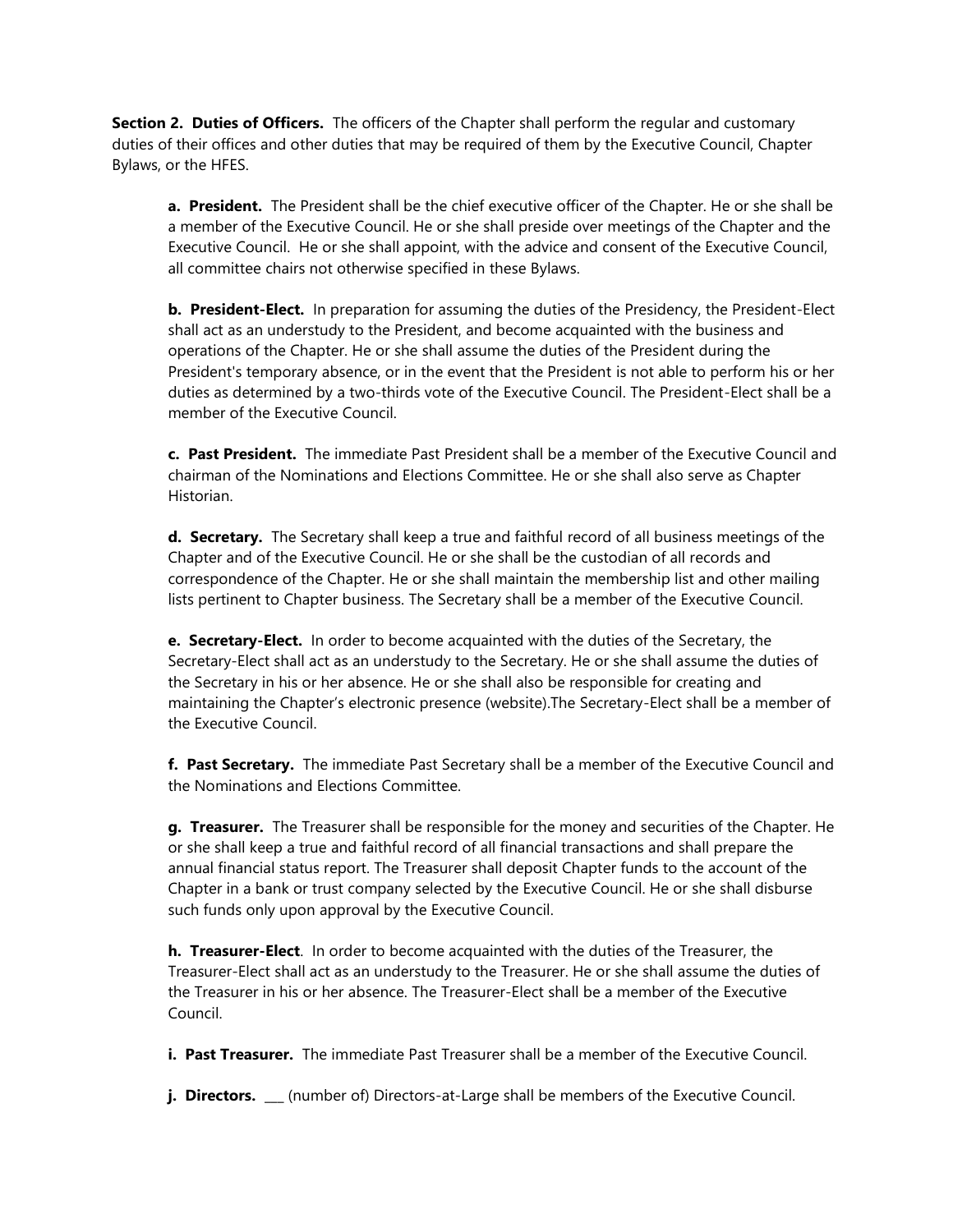# **ARTICLE V - EXECUTIVE COUNCIL**

The affairs of the Chapter shall be managed by the Executive Council which shall consist of the elected Officers and the Directors. The President shall call meetings of the Executive Council at least twice annually to administer the affairs of the Chapter. The chair of each standing committee shall report at these meetings.

# **ARTICLE VI - ELECTION OF OFFICERS**

**Section 1. Nomination.** At least three months prior to the Annual Business Meeting of the Chapter, the Chairperson of the Nominations and Elections Committee shall issue by electronic or regular mail a nominations ballot to all Members and Associates in good standing for nominations for the offices to be filled. The nomination's ballot shall list all Chapter members and associates who are eligible for each office to be filled. Thirty days after the date nomination ballots are delivered, nominations from the membership shall be closed and the Nominations and Elections Committee shall begin to prepare the election ballot. This ballot shall include, for each office, the names of the three persons who received the largest number of nominating votes and who are both eligible and willing to stand for that office, as determined by the Nominations and Elections Committee. If any nominee is ineligible or unwilling to stand for office, the name of the person who ranks next in nominating votes, and who is eligible and willing to stand for that office shall be substituted. In order to fill out the slate for the election ballot, if the nominations ballots from the membership do not result in three candidates for each office who are willing to serve, the Nominations and Elections Committee may make additional nominations.

**Section 2. Election.** No later than two weeks after the closing of nominations, the Chairperson of the Nominations and Elections Committee shall distribute by email or mail the election ballot to all Members and Associates in good standing. Thirty days after the date the election ballots are sent, the Nominations and Elections Committee shall close the election and count the votes. The candidate for each office who receives a plurality of the votes cast shall be elected. Tie votes for any office shall be resolved by drawing lots or by runoff electronic voting. The incumbent President shall notify the winning candidates of their election and shall direct that their names be published within 45 days in any publication distributed to all Chapter members. He or she shall further direct that names of the newly elected officers be forwarded to the Executive Administrator of the Society.

**Section 3. Terms of Office.** The Officers (and Officers-Elect) shall assume their offices on the first day after the close of the Annual Business Meeting of the Chapter following their election. They shall hold office until their successors accept office in their stead, or until the Executive Council shall have declared their office vacant as provided for elsewhere in these Bylaws. Terms of Directors shall be two years. The terms of all other officers shall be one year.

**Section 4. Installation.** Election results shall be announced during the Annual Business Meeting of the Chapter and the newly elected Officers installed by the Incumbent Officers.

**Section 5. Eligibility and Vacancies.** No individual may hold more than one elective office concurrently. Officers-Elect shall serve their complete terms of office before becoming eligible for reelection to the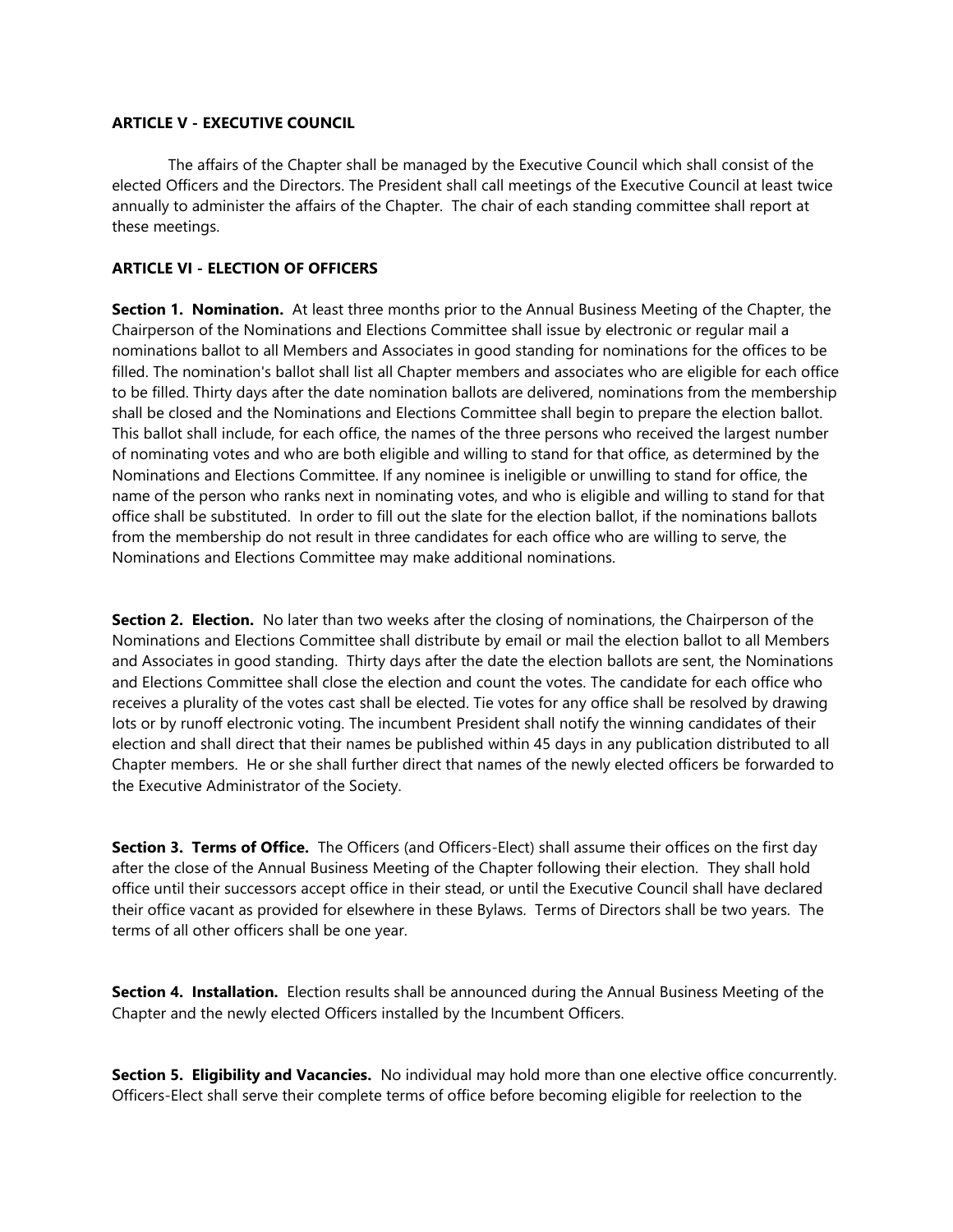same office. The Executive Council shall consider the failure of any incumbent to perform the duties of his or her office from disability or other circumstances and may decree the office vacant by a two-thirds vote. In the event that the order of succession to office described above does not provide for the assumption of duties by another incumbent, the Executive Council may appoint an appropriately qualified member to assume the duties of the vacant office until that vacancy is filled at the next election.

# **ARTICLE VII - COMMITTEES**

**Section 1. Types.** Committees shall either be Standing, as provided for in these Bylaws, or Special, as may be determined by the President with the advice and consent of the Executive Council. The selection of Committee Chairpersons, the status of each Special Committee, and the period of continuance of each Special Committee, shall be determined by the President with the advice and consent of the Executive Council. Except as otherwise provided for in these Bylaws, the Chairperson of each Committee shall select and appoint such Committee members as are necessary to conduct the affairs of the Committee. Chairpersons and other Committee Members shall normally serve from the time of their appointment until the close of the next Annual Business Meeting.

# **Section 2. Standing Committees.**

**a. Membership.** The Membership Committee shall consist of a Chairperson and not less than additional members appointed by the Chairperson. It shall 1) evaluate the eligibility of all applicants for membership, for all classes of membership, 2) evaluate the eligibility of all applicants for changes in membership status, and 3) submit its evaluations and recommendations to the Executive Council for action.

**b. Nominations and Elections.** The Nominations and Elections Committee shall consist of a Chairperson and not less than \_\_\_ additional members. It shall: 1) administer the procedures for the nomination and election of candidates for elected offices of the Chapter as provided for elsewhere in these Bylaws, 2) ascertain the eligibility and willingness to serve of all nominees.

**c. Program.** The Program Committee shall consist of a Chairperson and not less than \_\_\_ additional members appointed by the Chairperson. It shall 1) plan the content of, and 2) execute the arrangements for, all regular meetings of the Chapter, and such special meetings as may be called by the President and the Executive Council.

**d. Publications.** The Publications Committee shall consist of a Chairperson, the Editors of all regular chapter publications and not less than \_\_\_\_ additional members appointed by the Chairperson. It shall 1) be responsible for publishing and distributing all Chapter publications, 2) identity and defined requirements for new publications, and 3) prepare and submit budget requests to the Executive Council at least annually. The Chairperson shall appoint Editors for each Chapter publication, subject to confirmation by the Executive Council. He or she shall establish and enforce editorial policies subject to such constraints as may be imposed by the Executive Council. Editors shall be delegated full editorial authority, subject only to established editorial policies. The tenure of an Editor shall be limited only by his willingness to serve and continued approval by the Executive Council. The Executive Council may vote for the removal of an Editor. Copies of all Chapter publications shall be submitted regularly to the Executive Council.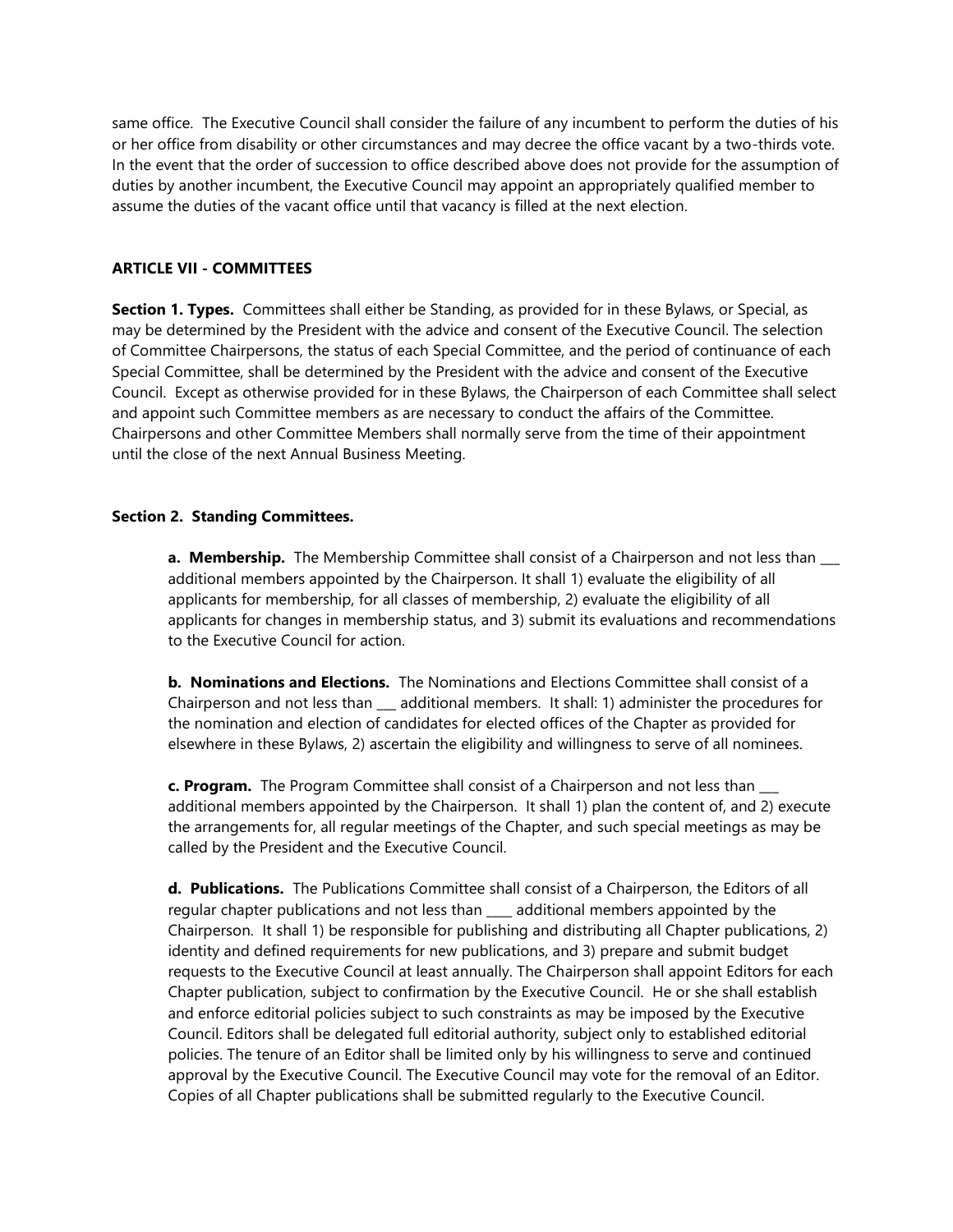# **ARTICLE VIII - MEETINGS**

**Section 1. Types.** There shall be Regular and Special Meetings of the Chapter, and Regular and Special Meetings of the Executive Council. Meetings may be held electronically or physically; however, one regular physical meeting must be held every year.

**Section 2. Regular Meetings of the Chapter.** The Chapter shall hold no less than three Regular Meetings each year. One of these shall be designated the Annual Business Meeting. The selection of the time and place of each meeting shall be designated by the Executive Council or its delegated representative for this purpose. Announcements for each meeting shall be mailed to Chapter membership not less than \_\_\_ days prior to the meeting date.

**Section 3. Special Meetings of the Chapter.** A Special Meeting of the Chapter may be called by the: 1) Executive Council, or 2) Secretary upon written request of not less than \_\_\_ members of the Chapter. The Executive Council shall select the time and place of all Special Meetings. Announcements for each meeting shall be mailed to Chapter membership not less than days prior to the meeting date.

**Section 4. Quorum.** \_\_\_\_ percent of the voting members of the Chapter present in person shall constitute a quorum at any Regular or Special Meeting of the Chapter. Any meeting at which a quorum is present may, by two-thirds (2/3) vote, order the submission of any question, except one affecting the Bylaws of the Chapter, to the Executive Council or to the voting members by mail ballot. A quorum need not be present to adjourn a meeting.

**Section 5. Executive Council Meetings.** Meetings of the Executive Council shall be called by the President. The President may request the attendance of any Committee Chairperson, publication Editor, or member-at-large to present or receive reports and recommendations pertinent to the conduct of the Chapter affairs. A majority of the members of the complete Executive Council shall constitute a quorum.

**Section 6. Parliamentary Authority.** The rules contained in *Roberts' Rules of Order* shall govern the Chapter in all cases in which they are applicable, and in which they are not inconsistent with the Chapter or the HFES, or the body of standing rules or rules of order of the Chapter.

# **ARTICLE IX - FISCAL ACCOUNTING**

**Section 1. Accounting.** The Chapter shall keep a record of all money received and paid out on the basis of the same fiscal year as designated by the HFES. Chapter funds shall be deposited to the account of the Chapter in a bank or trust company selected by the Executive Council.

**Section 2. Financial Report.** The Chapter Treasurer shall prepare an Annual Financial Report for submittal to the Executive Council of the Society within one month following the end of the fiscal year. The Treasurer shall present a financial status report at the Annual Business Meeting of the Society.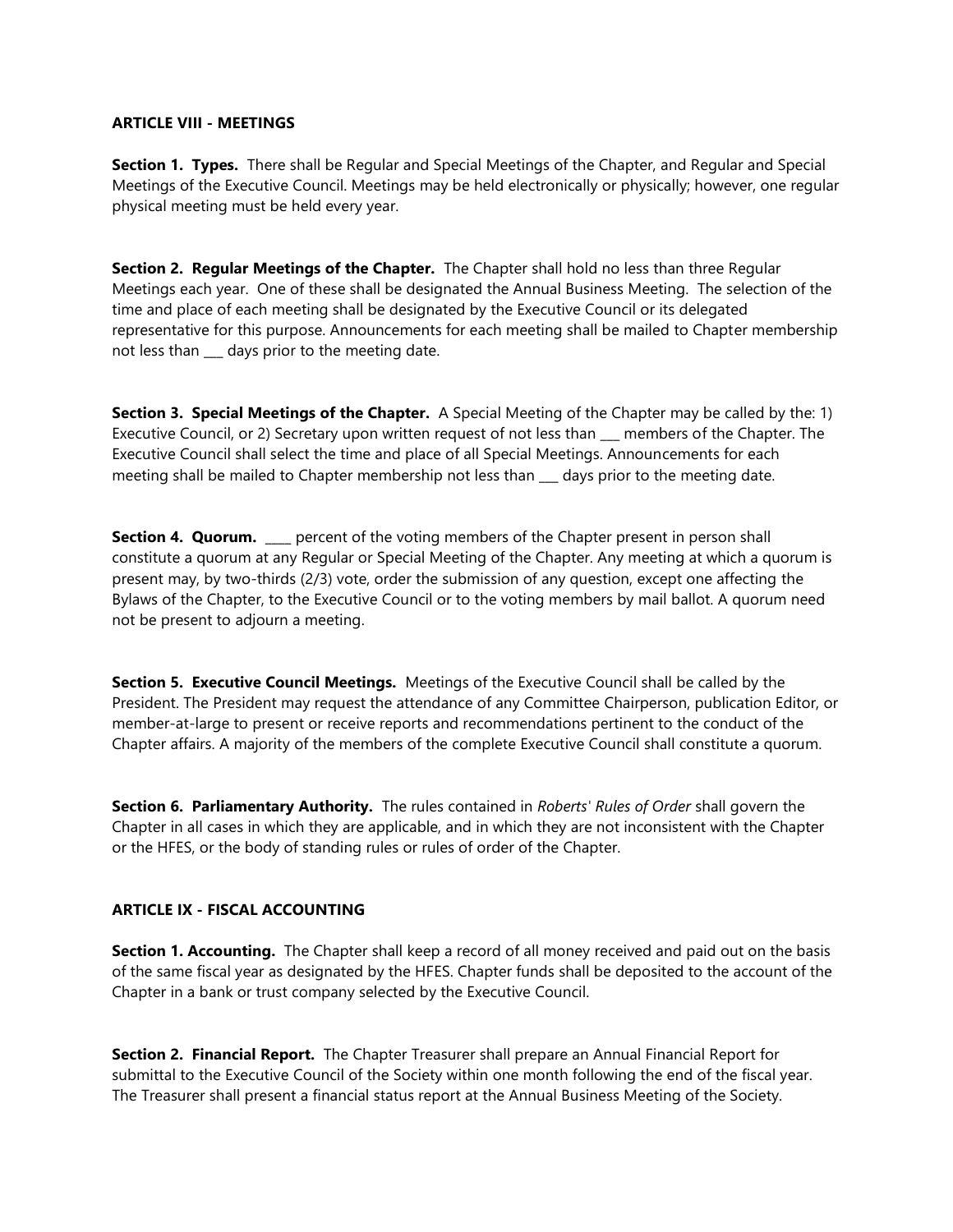# **ARTICLE X - AMENDMENTS**

**Section 1. Proposal.** Motions to adopt, amend, or repeal Chapter Bylaws submitted in writing to the Secretary and shall bear the signatures of at least \_\_\_\_\_\_ members of the Chapter or Executive Council. Motions shall be distributed by the Secretary to the Executive Council within \_\_\_\_ days for evaluation and voting. The proposed changes shall be evaluated by the Executive Council to ascertain whether they are consistent with the Articles of Incorporation, the Bylaws, and the Operating Rules of the Society. Members of the Executive Council shall be allowed not less than \_\_\_ days, nor more than \_\_\_\_, thereafter to return their votes.

# **Section 2. Adoption.**

**a. Motions Approved by the Executive Council.** Approval of Motions to adopt, amend, or repeal Chapter Bylaws shall require a two-thirds vote of the Executive Council. After approval by the Executive Council, the proposed change shall be submitted to the voting membership of the Chapter, either during the next meeting or by mail ballot. Voting members shall be allowed not less than days, nor more than days, thereafter to return their votes. Voting shall be by secret ballot. Motions shall be adopted if approved by a two-thirds majority.

**b. Motions Not Approved by the Executive Council.** In the event that the Executive Council fails to approve a motion, a petition bearing the signatures of at least voting members shall cause a mail or electronic ballot on the motion to be distributed by the Secretary within \_\_\_\_ days to all voting members of the Chapter. Voting members shall be allowed not less than  $\qquad$ days, nor more than days thereafter to return their votes. Voting shall be by secret ballot. Motions shall be adopted, thus overriding any contrary vote of the Executive Council, if approved by a two-thirds majority of all voting members.

**Section 3. Society Approval.** Any amendment to these Bylaws initiated by the Chapter shall be submitted in writing within 30 days after its passage to the Chairperson of the Chapter Affairs Committee of the Society for approval or disapproval by the Executive Council of the Society.

**Section 4. Date of Effect.** Adoption, amendment, or repeal of a Bylaw shall take effect immediately upon its passage by the Chapter and approval by the Executive Council of the Society, and shall be announced immediately by email or regular mail to all members by the Secretary.

# **ARTICLE XI - COMPATIBILITY OF BYLAWS**

These Bylaws shall be compatible with the Articles of Incorporation, the Bylaws, and the Operating Rules of the Society; and any deviation there from is null and void.

# **ARTICLE XII - DISSOLUTION**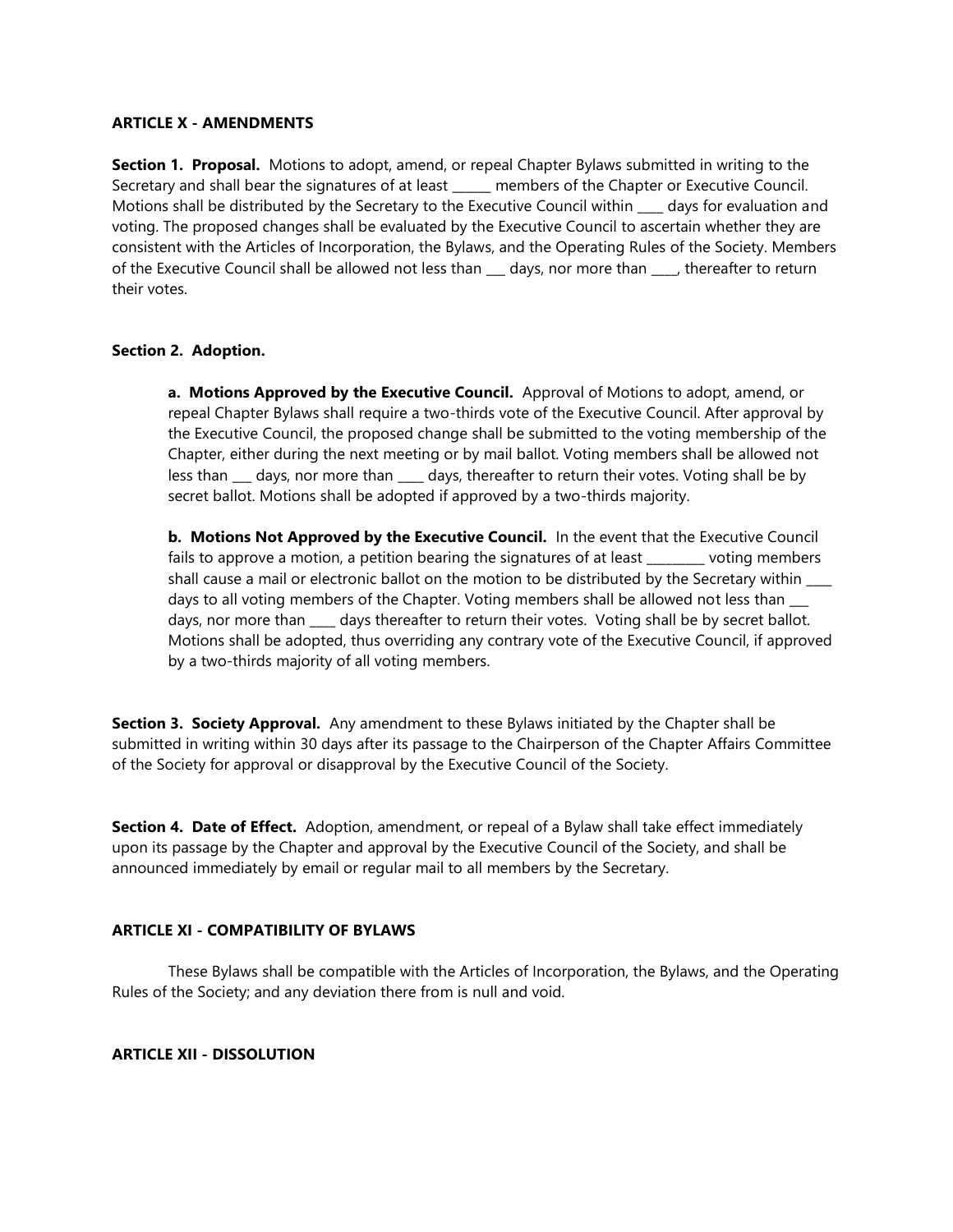The Chapter may be dissolved according to procedures described in the Operating Rules of the Society. In the event that the Chapter dissolves, its assets will be distributed for one or more of the purposes in section 501 (c) (3) of the Internal Revenue Code or to an organization that has been held exempt from Federal income tax under section 501 (c) (3) of the Internal Revenue Code.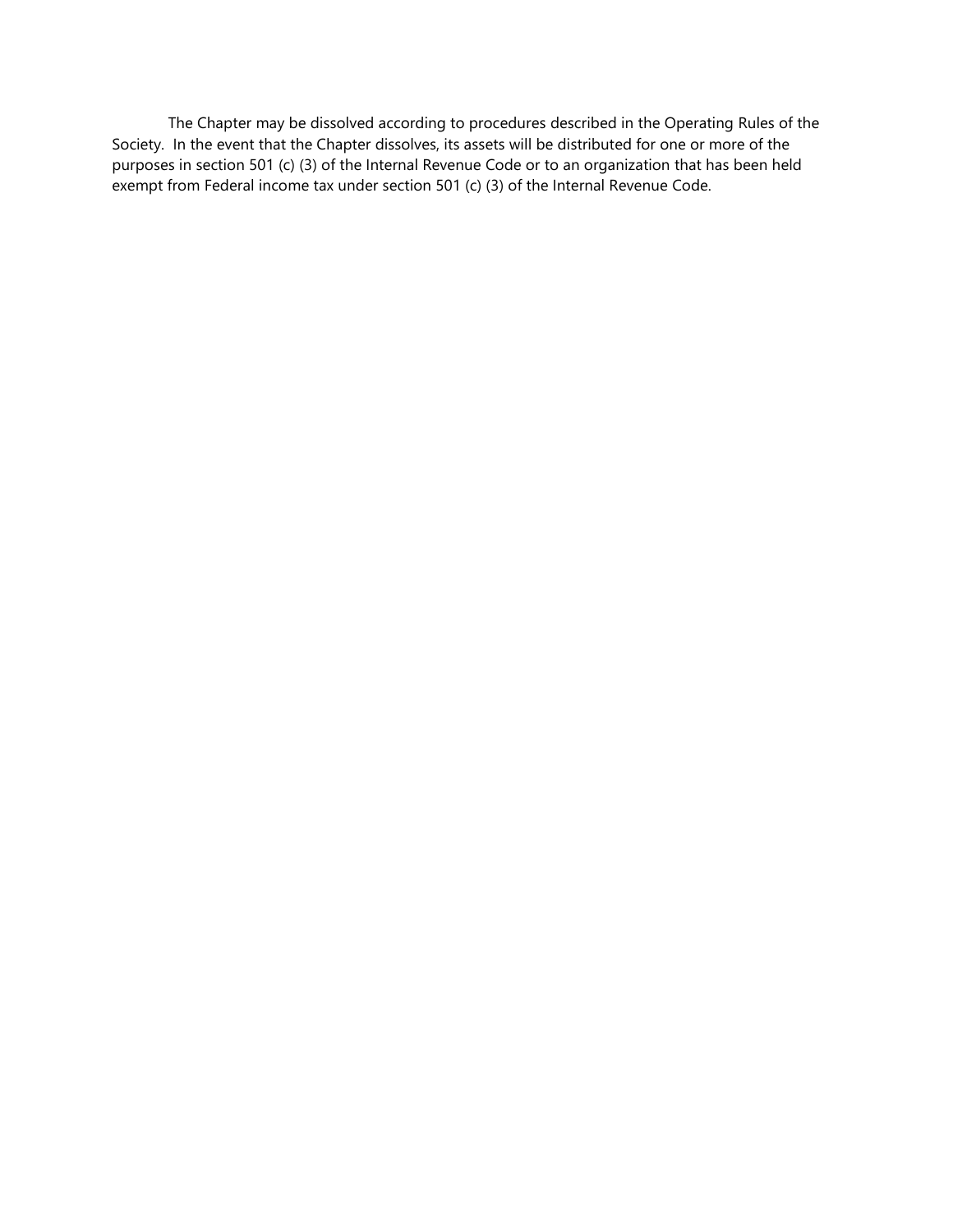**Appendix C \_\_\_\_\_\_\_\_\_\_\_\_\_\_\_\_\_\_\_\_\_\_\_\_\_\_\_\_\_\_\_\_\_\_\_\_\_\_\_\_\_\_\_\_\_\_\_\_\_\_\_\_\_\_\_\_\_\_\_\_\_\_\_\_\_\_\_\_\_\_\_\_\_\_\_\_\_\_\_\_\_\_\_\_\_\_\_\_\_\_\_\_\_\_\_\_\_\_\_\_\_\_\_\_\_\_**



# **MEMBERSHIP APPLICATION AND ANNUAL RENEWAL**

| Members and Associates -- \$20                                                                                                                                                                                                                                                                                                                                                                                                                                                                                                                                                  |                                                                                                                       |             | Students -- \$5   |    |          |  |  |  |
|---------------------------------------------------------------------------------------------------------------------------------------------------------------------------------------------------------------------------------------------------------------------------------------------------------------------------------------------------------------------------------------------------------------------------------------------------------------------------------------------------------------------------------------------------------------------------------|-----------------------------------------------------------------------------------------------------------------------|-------------|-------------------|----|----------|--|--|--|
|                                                                                                                                                                                                                                                                                                                                                                                                                                                                                                                                                                                 |                                                                                                                       |             |                   |    |          |  |  |  |
|                                                                                                                                                                                                                                                                                                                                                                                                                                                                                                                                                                                 | Last                                                                                                                  |             | First             |    | Initial  |  |  |  |
|                                                                                                                                                                                                                                                                                                                                                                                                                                                                                                                                                                                 |                                                                                                                       |             |                   |    |          |  |  |  |
| City                                                                                                                                                                                                                                                                                                                                                                                                                                                                                                                                                                            |                                                                                                                       |             | State             |    | Zip Code |  |  |  |
| Phone $\left(\begin{array}{c}\right.\\ \left.\right.\\ \left.\right.\\ \left.\right.\\ \left. \right.\\ \left. \right.\\ \left. \right.\\ \left. \right.\\ \left. \right.\\ \left. \right.\\ \left. \right.\\ \left. \right.\\ \left. \right.\\ \left. \right.\\ \left. \right.\\ \left. \right.\\ \left. \right.\\ \left. \right.\\ \left. \right.\\ \left. \right.\\ \left. \right.\\ \left. \right.\\ \left. \right.\\ \left. \right.\\ \left. \right.\\ \left. \right.\\ \left. \right.\\ \left. \right.\\ \left. \right.\\ \left. \right.\\ \left$<br>Business/Institution |                                                                                                                       | Email       |                   |    |          |  |  |  |
|                                                                                                                                                                                                                                                                                                                                                                                                                                                                                                                                                                                 |                                                                                                                       |             |                   |    |          |  |  |  |
|                                                                                                                                                                                                                                                                                                                                                                                                                                                                                                                                                                                 |                                                                                                                       |             |                   |    |          |  |  |  |
| Areas of Professional Interest                                                                                                                                                                                                                                                                                                                                                                                                                                                                                                                                                  | <u> 1989 - Johann Barbara, martin da basar da shekarar 1980 - An Dùbhlachd ann an t-Alban ann an t-Alban ann an D</u> |             |                   |    |          |  |  |  |
| <u> 1980 - Johann Barn, mars eta bainar eta bat zen bat zen bat zen bat zen bat zen bat zen bat zen bat zen bat </u><br>Human Factors and Ergonomics Society Member?                                                                                                                                                                                                                                                                                                                                                                                                            |                                                                                                                       |             | <b>Example 18</b> | No |          |  |  |  |
| Available for Consulting? Yes, Unlimited Yes, Non-DoD Only                                                                                                                                                                                                                                                                                                                                                                                                                                                                                                                      |                                                                                                                       |             |                   |    | No       |  |  |  |
| STUDENT MEMBERS ONLY:                                                                                                                                                                                                                                                                                                                                                                                                                                                                                                                                                           |                                                                                                                       |             |                   |    |          |  |  |  |
| Degree Program BA/BS MA/MS PhD                                                                                                                                                                                                                                                                                                                                                                                                                                                                                                                                                  |                                                                                                                       |             |                   |    |          |  |  |  |
| Major Area                                                                                                                                                                                                                                                                                                                                                                                                                                                                                                                                                                      |                                                                                                                       | Institution |                   |    |          |  |  |  |
| Add where to mail or email application<br><b>Appendix D</b>                                                                                                                                                                                                                                                                                                                                                                                                                                                                                                                     |                                                                                                                       |             |                   |    |          |  |  |  |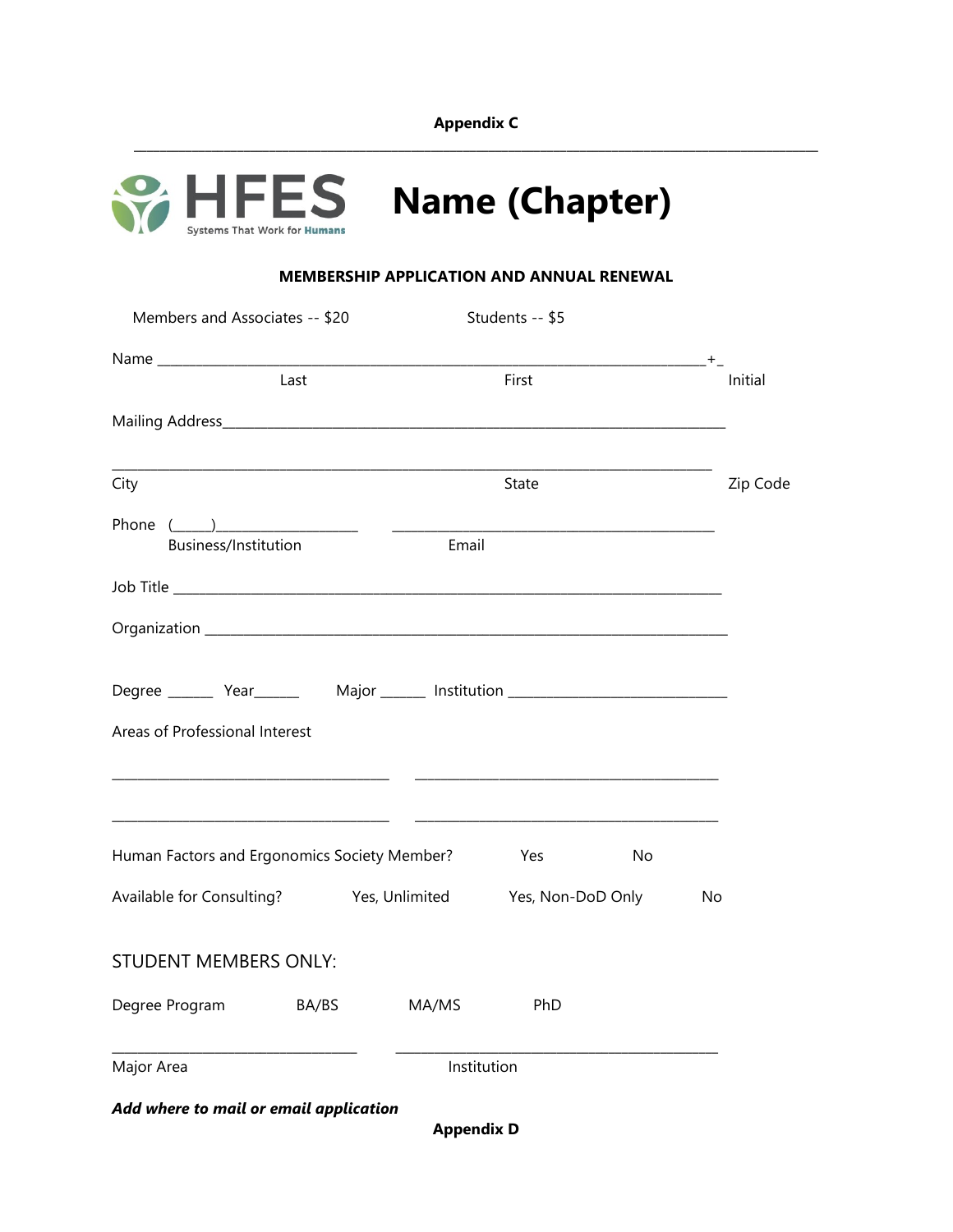Example of a Year-long Operating Schedule\*

**\_\_\_\_\_\_\_\_\_\_\_\_\_\_\_\_\_\_\_\_\_\_\_\_\_\_\_\_\_\_\_\_\_\_\_\_\_\_\_\_\_\_\_\_\_\_\_\_\_\_\_\_\_\_\_\_\_\_\_\_\_\_\_\_\_\_\_\_\_\_\_\_\_\_\_\_\_\_\_\_\_\_\_\_\_\_\_\_\_\_\_\_\_\_\_\_\_\_\_\_\_\_\_\_\_\_**

| January   | Newsletter<br>Chapter meeting<br>Activity/roster /financial reports due at HFES Headquarters                                             |
|-----------|------------------------------------------------------------------------------------------------------------------------------------------|
| February  | Review/Revise Chapter Directory<br><b>Executive Board meeting</b>                                                                        |
| March     | 2nd dues notice<br>Chapter meeting<br>Submit Directory for publication                                                                   |
| April     | 3rd dues notice<br><b>Executive Board meeting</b>                                                                                        |
| May       | Newsletter (include call for nominations)<br>Chapter meeting                                                                             |
| June      | Close nominations<br>Executive Board meeting (review nominations)                                                                        |
| July      | Election ballots<br>Chapter meeting                                                                                                      |
| August    | Executive Board meeting (review election results)<br>Notify officers-elect<br>Report new officers to HFES Headquarters                   |
| September | Newsletter (announce election results)<br>Annual business meeting (install new officers)                                                 |
| October   | Represent chapter at the Council of Chapter Presidents session during the<br><b>HFES Annual Meeting</b><br>Executive Board meeting       |
| November  | Chapter meeting<br>When notified by HFES, submit activity, roster, & financial reports to HFES<br>Headquarters<br>---------------------- |
| December  | <b>Executive Board meeting</b><br><b>Appendix E</b>                                                                                      |

**\_\_\_\_\_\_\_\_\_\_\_\_\_\_\_\_\_\_\_\_\_\_\_\_\_\_\_\_\_\_\_\_\_\_\_\_\_\_\_\_\_\_\_\_\_\_\_\_\_\_\_\_\_\_\_\_\_\_\_\_\_\_\_\_\_\_\_\_\_\_\_\_\_\_\_\_\_\_\_\_\_\_\_\_\_\_\_\_\_\_\_\_\_\_\_\_\_\_\_\_\_\_\_\_\_\_**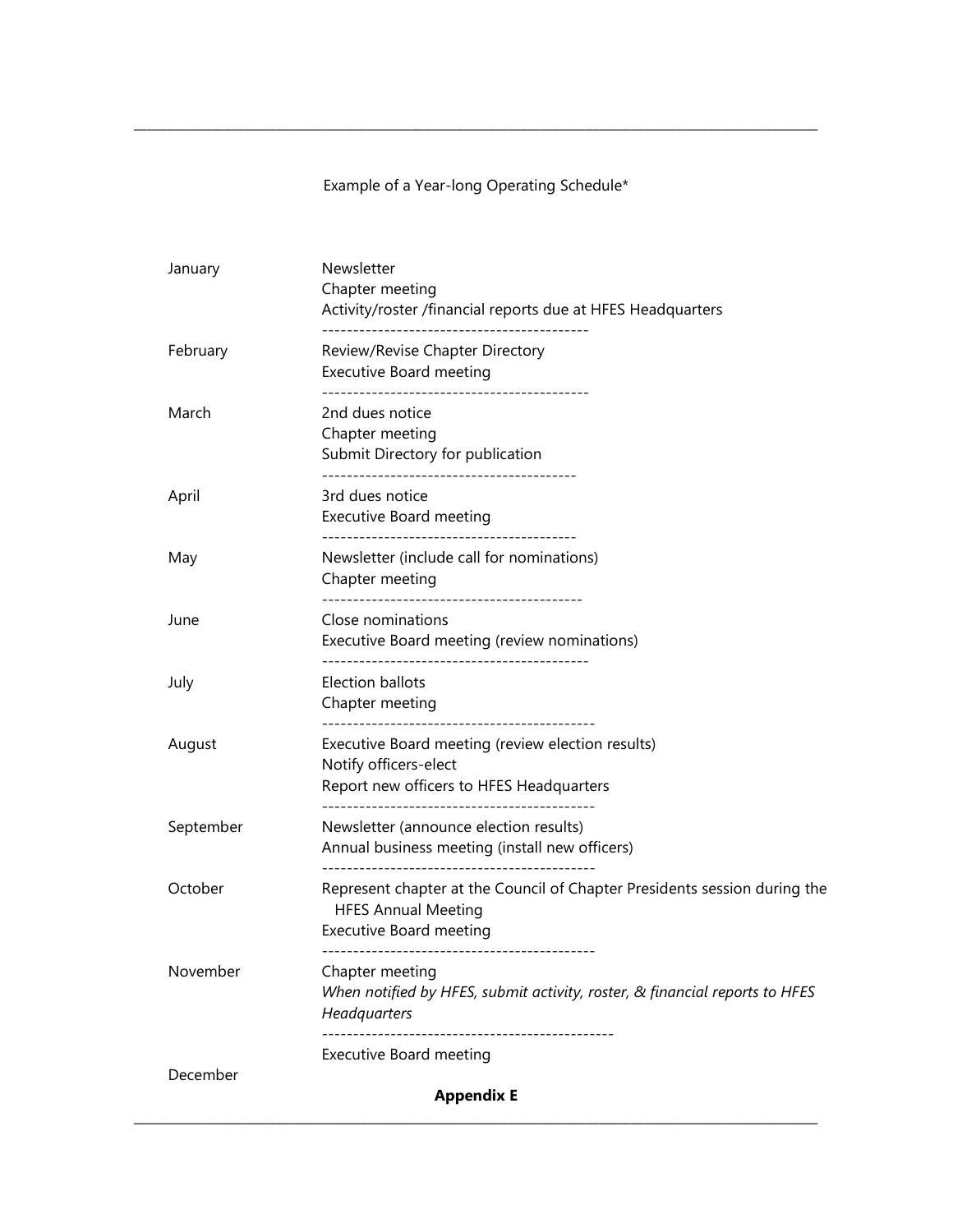

# **CAPTES** Chapter Financial Report

| Total cash assets, January 1, 20XX      | \$                                                                  |
|-----------------------------------------|---------------------------------------------------------------------|
| 201XX Income                            |                                                                     |
| From dues                               |                                                                     |
| From meetings                           |                                                                     |
| From other sources                      | <u> Louis Communication (Communication (Communication)</u>          |
| Total 20XX Income                       | \$                                                                  |
| <b>20XX Expenses</b>                    |                                                                     |
| Postage                                 |                                                                     |
| Stationery                              |                                                                     |
| Newsletter production                   | $\overline{\phantom{a}}$ . The contract of $\overline{\phantom{a}}$ |
| Meetings/symposia                       |                                                                     |
| Other                                   |                                                                     |
| Total 2017 Expenses                     | \$                                                                  |
|                                         |                                                                     |
| Total cash assets, December 31, 20XX \$ |                                                                     |